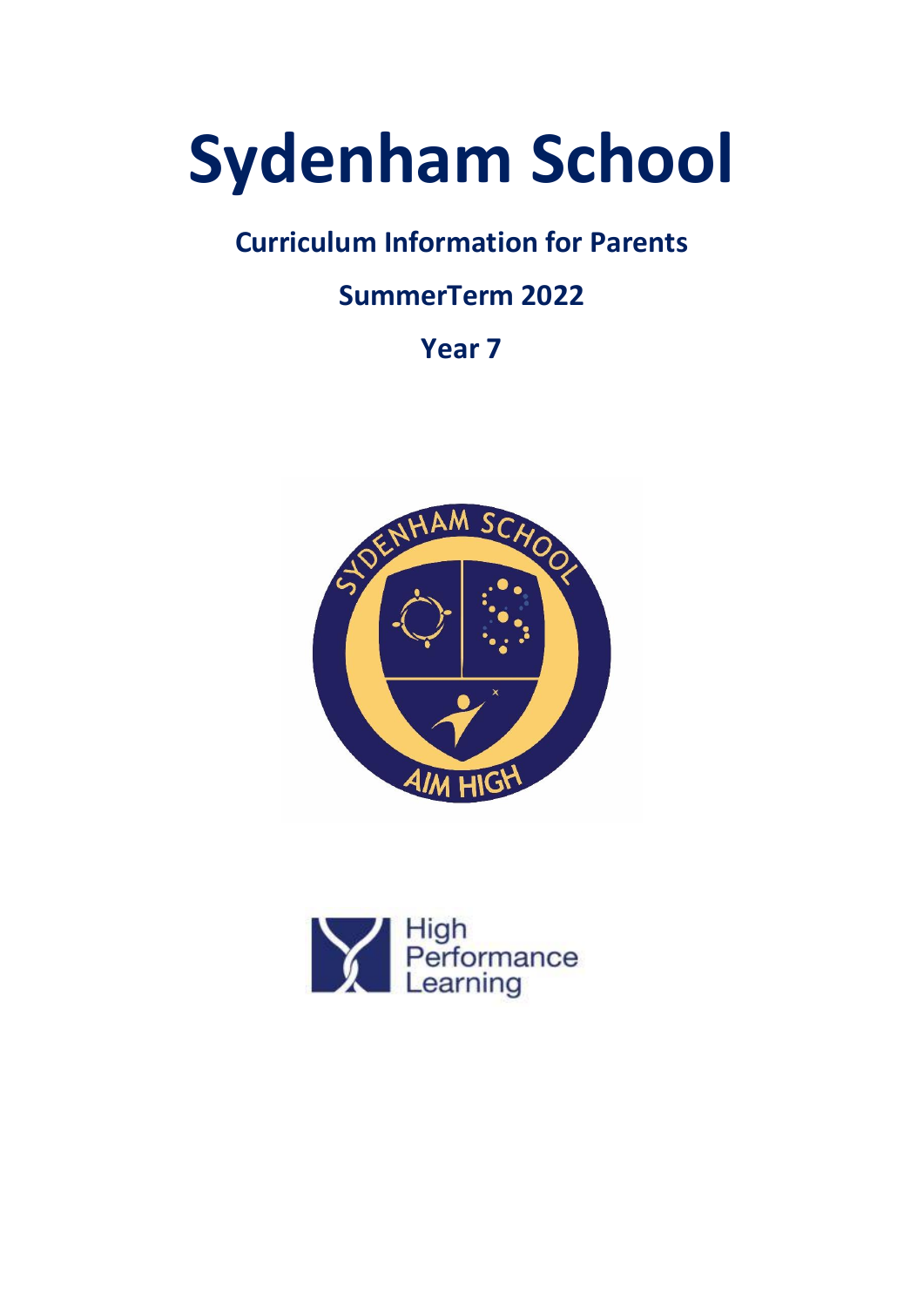## Contents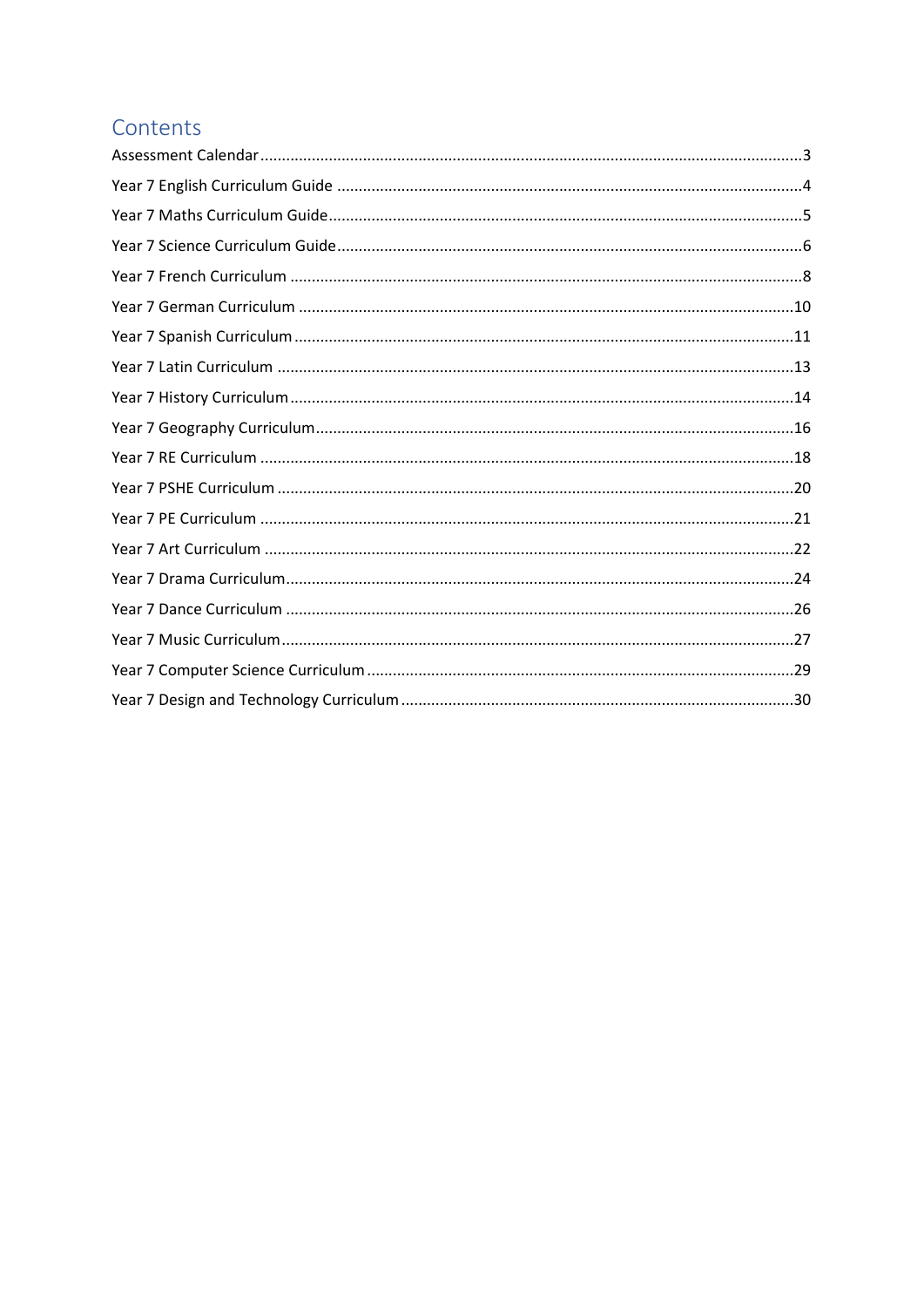## <span id="page-2-0"></span>Assessment Calendar

| Year 7 Baseline Tests (CATS) | 14th September             |
|------------------------------|----------------------------|
| Year 7 Assessment Fortnight  | $8th - 19th$ November      |
| Year 7 Parents' Evening      | 4 <sup>th</sup> May        |
| Year 7 Assessment Fortnight  | $120^{th}$ June – 1st July |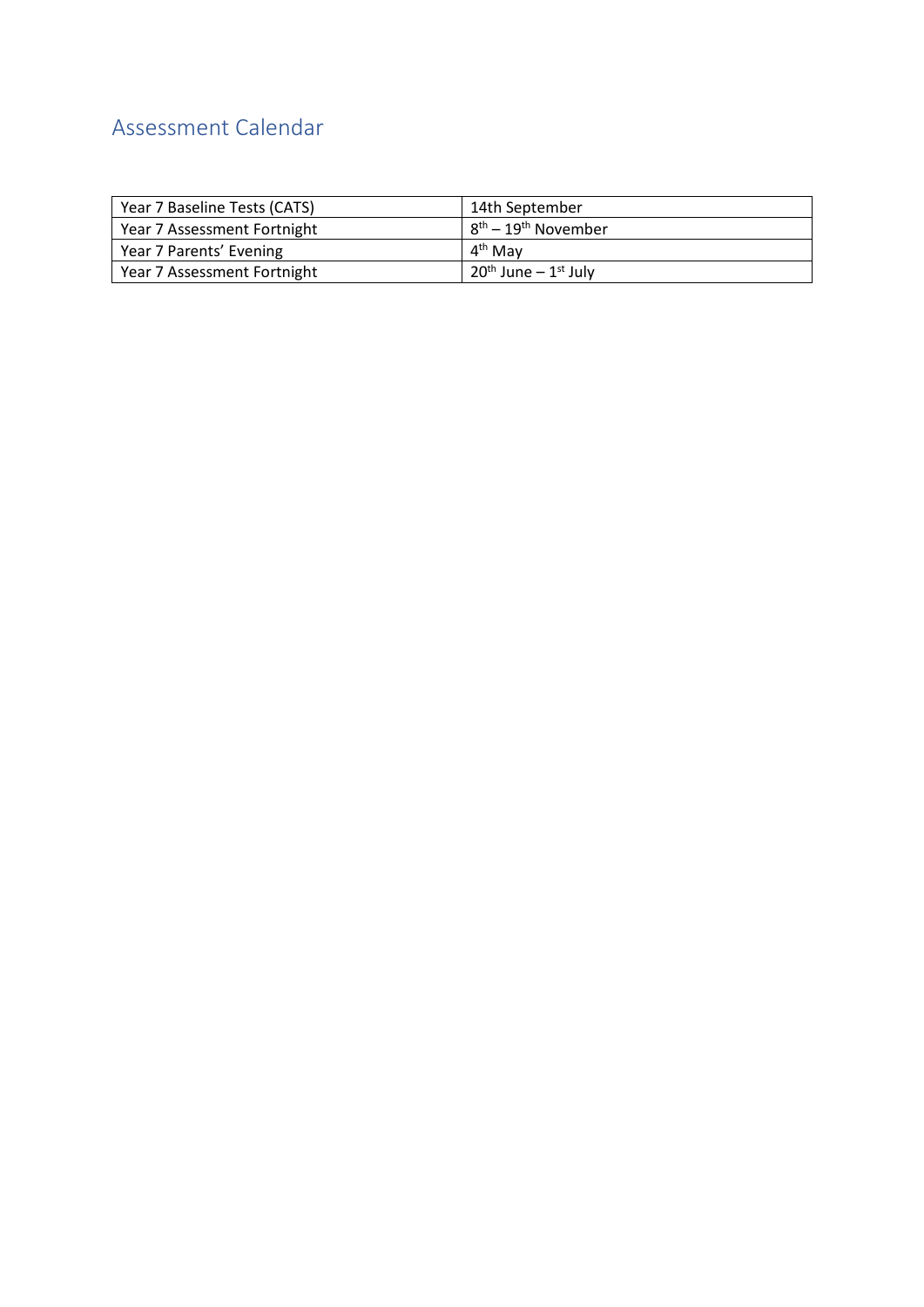## <span id="page-3-0"></span>Year 7 English Curriculum Guide

**Staffing:** Sarah Millar, Acting Curriculum Leader English and Media Faculty **Email: s**[.millar@sydenham.lewisham.sch.uk](mailto:s.millar@sydenham.lewisham.sch.uk)

#### **Assessment Overview:**

**Autumn Term 1:** Poetry analysis and NGRT **Autumn Term 2:** Descriptive or narrative writing **Spring Term 1:** Analysing a key theme or character in response to an extract from the novel **Spring Term 2:** Descriptive or narrative piece in response to an aspect of the novel **Summer Term 1:** Performance of a monologue or duologue **Summer Term 2:** Writing to argue response

#### **Subject Curriculum Intent:**

At KS3, students read and study a range of engaging and significant texts. The curriculum is challenging, and is designed to promote a love of reading and writing and to build upon the knowledge and skills the students have developed at primary school.

**Curriculum Content Overview:**

| Autumn Term 1:                                    | Spring Term 1:                                                                       | Summer Term 1:                                                                                 |
|---------------------------------------------------|--------------------------------------------------------------------------------------|------------------------------------------------------------------------------------------------|
|                                                   | <b>The Secret Garden</b>                                                             | Introduction to Shakespeare                                                                    |
| Introduction to Poetry                            |                                                                                      |                                                                                                |
|                                                   |                                                                                      |                                                                                                |
| <b>Autumn Term 2:</b>                             | <b>Spring Term 2:</b>                                                                | <b>Summer Term 2:</b>                                                                          |
|                                                   | <b>The Secret Garden</b>                                                             | Fairy Tales and Feminism                                                                       |
| Myths and Legends                                 |                                                                                      |                                                                                                |
|                                                   | How will your child be assessed in the Summer Term?                                  |                                                                                                |
| Knowledge checks                                  |                                                                                      |                                                                                                |
| Formal assessment                                 |                                                                                      |                                                                                                |
|                                                   |                                                                                      |                                                                                                |
|                                                   | Summer Term Assessment Revision Topics (students will be given detailed checklists): |                                                                                                |
| Social and historical context                     |                                                                                      |                                                                                                |
| Shakespeare's purpose                             |                                                                                      |                                                                                                |
| Language techniques and their effect              |                                                                                      |                                                                                                |
| Character and theme                               |                                                                                      |                                                                                                |
| Speaking and listening skills                     |                                                                                      |                                                                                                |
| Writing to argue and persuasive methods           |                                                                                      |                                                                                                |
| What can you do to support your child in English? |                                                                                      |                                                                                                |
|                                                   | Encourage your child to read for pleasure every day                                  |                                                                                                |
|                                                   |                                                                                      | Discuss with your child the texts they are studying and the writers' wider ideas, including    |
|                                                   | how and to what extent these ideas are still relevant today                          |                                                                                                |
|                                                   |                                                                                      | Encourage your child to make revision cards for the texts they are studying, focusing on plot, |
|                                                   | characters, key events, context, methods and messages                                |                                                                                                |
|                                                   | Wider reading and useful websites or activities to support learning:                 |                                                                                                |
|                                                   | Understanding poetry - KS3 English - BBC Bitesize                                    |                                                                                                |
|                                                   |                                                                                      | English lessons for Key Stage 3 students - Oak National Academy (thenational.academy)          |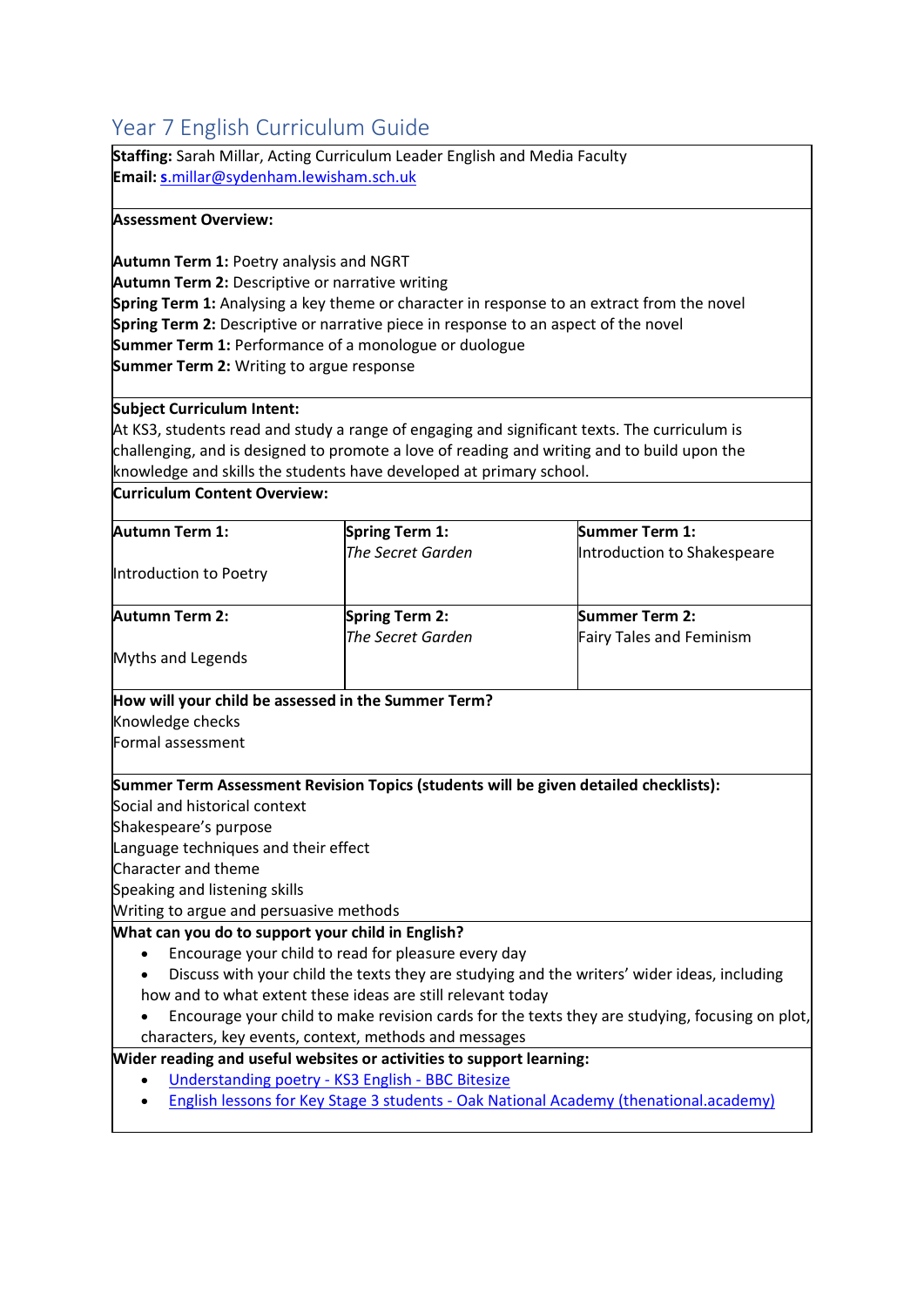## <span id="page-4-0"></span>Year 7 Maths Curriculum Guide

#### **Staffing:**

**Subject/Faculty Leader: Mark Freakes Email: m.freakes@sydenham.lewisham.sch.uk**

**Subject Curriculum Intent:** To inspire pupils to think of themselves as Mathematicians. To build on learning from Key Stage 2 and lay a foundation for Key Stage 4. To drive learners to think independently and with a sense of curiosity. To develop mathematical fluency and confidence so they can analyse, make judgements and justify their reasoning.

| <b>Curriculum Content Overview:</b>                                                                                                                             |                                                                                                                                                                                                                          |                                         |
|-----------------------------------------------------------------------------------------------------------------------------------------------------------------|--------------------------------------------------------------------------------------------------------------------------------------------------------------------------------------------------------------------------|-----------------------------------------|
| Autumn Term 1: Algebraic<br>Thinking                                                                                                                            | Spring Term 1: Applications of<br>Number                                                                                                                                                                                 | Summer Term 1: Lines and<br>Angles      |
| Autumn Term 2: Place Value and Spring Term 2: Direct Number,<br>Proportion                                                                                      | <b>Fractional Thinking</b>                                                                                                                                                                                               | Summer Term 2: Reasoning with<br>Number |
| How will your child be assessed in the Summer Term?<br>Formal end of year exam in class                                                                         |                                                                                                                                                                                                                          |                                         |
| Summer Term Assessment Revision Topics (students will be given detailed checklists):<br>Knowledge Organisers' for each unit of study detail the precise content |                                                                                                                                                                                                                          |                                         |
| What can you do to support your child in Maths?<br>than 80%                                                                                                     | Make sure your child is completing their Homework<br>Check their scores on the Hegarty website and encourage them to redo tasks that are less<br>Check your child is using the Memri and Fix Up Five features on Hegarty |                                         |
| Wider reading and useful web-sites or activities to support learning:<br><b>HegartyMaths</b>                                                                    |                                                                                                                                                                                                                          |                                         |
| <b>Videos and Worksheets - Corbettmaths</b>                                                                                                                     |                                                                                                                                                                                                                          |                                         |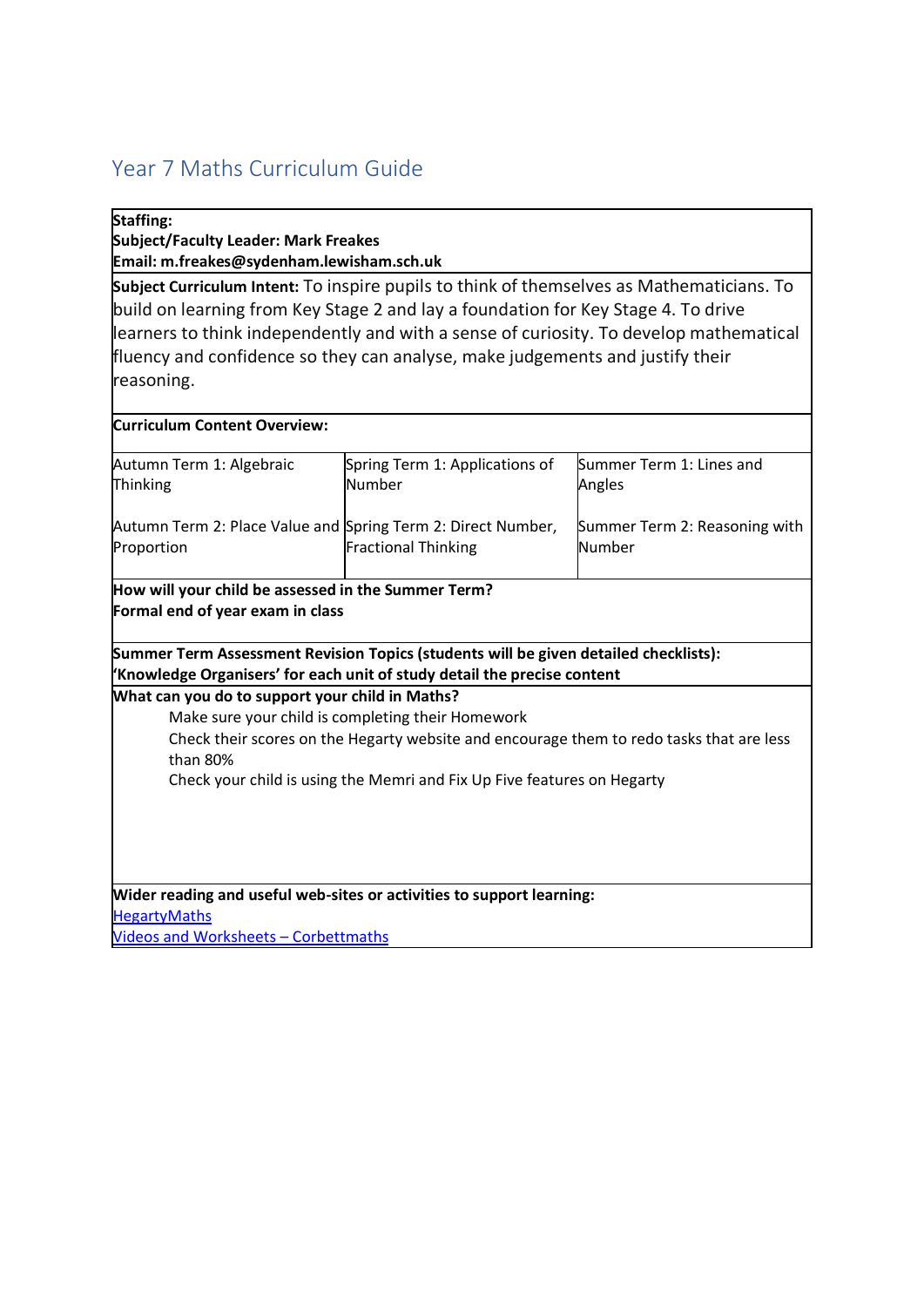## <span id="page-5-0"></span>Year 7 Science Curriculum Guide

**Staffing:**

**7S Miss. S. Pavely 7Y Mrs. M. Rafaa and Mrs. Bakare 7D Mrs. A McDonald 7E Mrs. Bakare 7N Mrs. M. Rafaa and Miss. C Pang 7H Mr. S. Wilson and Mrs. A McDonald 7A Mrs. K Abbs and Mr. S. Wilson 7M Miss. C Pang Subject/Faculty Leader: Amy Vickers  Email: a.vickers@sydenham.lewisham.sch.uk**

#### **Subject Curriculum Intent**

The importance of Science to our students and how it impacts the world around us is emphasised from the beginning of Key Stage 3, and students can understand the purpose and significance of learning about the subject. Our Science curriculum enables students to use their knowledge and skills to develop a deeper understanding of the mechanisms that explain the world around us. All three disciplines are interlinked and taught to enable students to develop their knowledge of Biology, Chemistry and Physics. In line with the school intent, students develop a sense of their responsibilities and possible actions they should carry out as they learn of the important issues that we face as a society.

Students can link their learning from across the curriculum and feel empowered to learn new, unfamiliar material, solve problems and hypothesise. The science curriculum offers students the chance to become High Performance Learners by building their confidence in vocabulary and numeracy skills which they can independently apply to explain observations and interpret data from contextual situations.

The curriculum is well planned, and lessons are sequenced to build on prior learning. Lessons are taught with enthusiasm by teachers who delve into a deeper understanding of the material to meet the national curriculum and beyond. Teachers have high standards and expect to be ready to learn and work with perseverance. They use practical work, modelling, collaborative learning opportunities alongside a strong focus on deliberate practise and retrieval practise when planning and delivering the material. Students are encouraged to ask questions and postulate ideas and explanations of theory while developing their investigative and problem-solving skills.

#### **The work completed in year 7 and 8 builds the foundations for completing their GCSE's in Science.**

#### **Curriculum Content Overview:**

We use the Exploring Science course provided by Edexcel. 

Students will have access to online resources provided by ActiveLearn. 

| Autumn Term: Students will be<br>taught the following units on | Spring Term: Students will be<br>taught the following units on | taught the following units on |
|----------------------------------------------------------------|----------------------------------------------------------------|-------------------------------|
| rotation;                                                      | rotation;                                                      | rotation;                     |
| <b>Cells</b>                                                   | Reproduction                                                   | Muscles and bone              |
| Forces                                                         | Electricity                                                    | Energy                        |
| Mixtures and separation                                        | <b>Acids and Alkalis</b>                                       | The particle model            |
| Reproduction                                                   | Muscles and bone                                               | <b>Atoms and Elements</b>     |
| Electricity                                                    | Energy                                                         | Ecosystems                    |
| <b>Acids and Alkalis</b>                                       | The particle model                                             | Sound                         |
| How will your child be assessed in the Summer Term?            |                                                                |                               |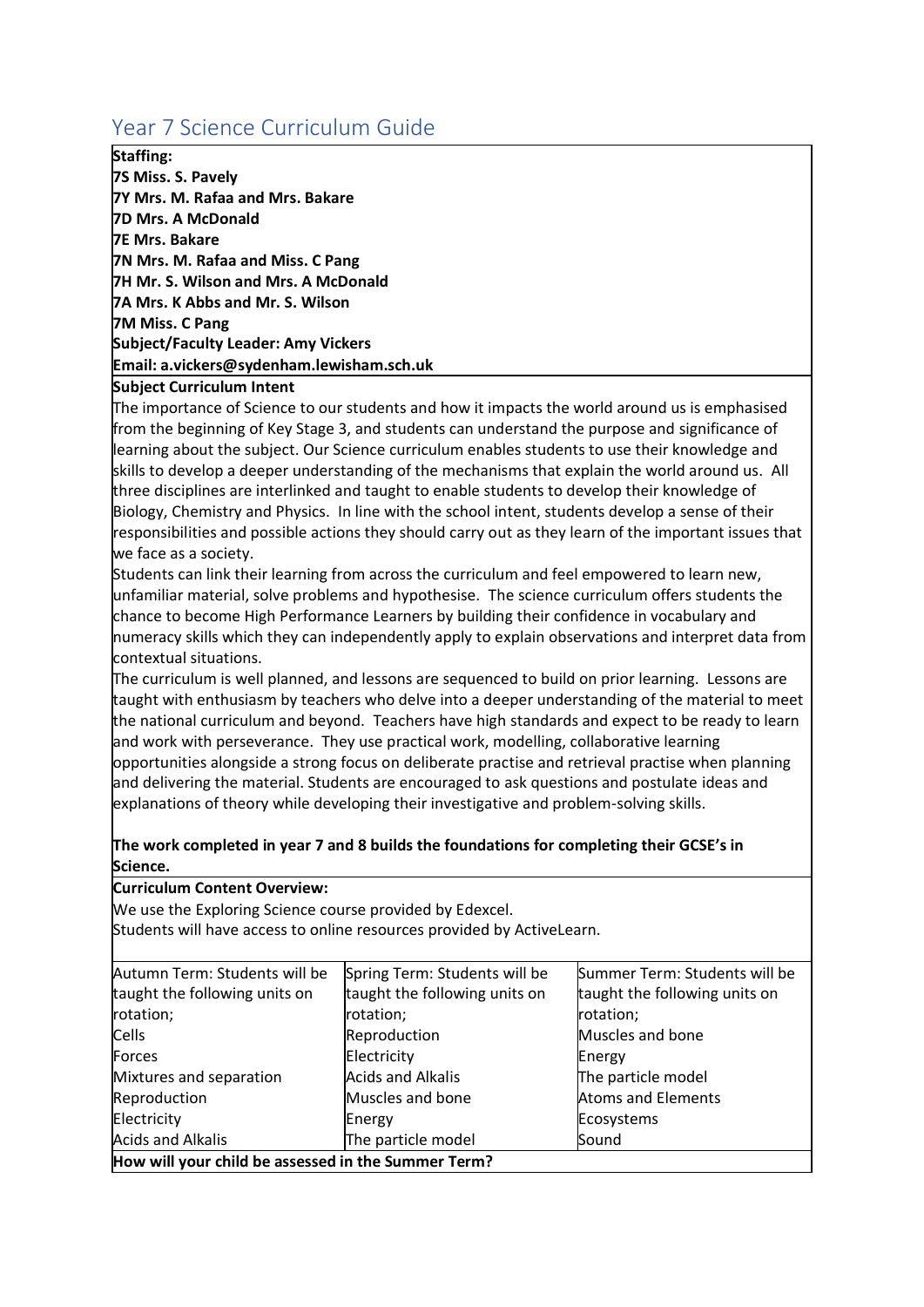Students will continue to be assessed in class with homework marking and marked task assessments. At the end of the year students will be tested on all topics covered up until that point (all except Sound and Ecosystems).

#### **Summer Term Assessment Revision Topics (students will be given detailed checklists):**

Cells Forces Mixtures and separation Reproduction Electricity Reproduction Acids and Alkalis Energy The particle model Muscles and bones

 $\overline{\phantom{a}}$ 

#### **What can you do to support your child in Science?**

Make sure your child is completing their Homework Encourage your child to complete the revision activities on ActiveLearn and SAM learning. 

#### **Wider reading and useful web-sites or activities to support learning:**

BBC Bitesize [KS3 Science -](https://www.bbc.co.uk/bitesize/subjects/zng4d2p) KS3 Science - BBC Bitesize ActiveLearn - [ActiveLearn \(pearsonactivelearn.com\)](https://www.pearsonactivelearn.com/app/Home)

SAM learing - Homepage - [SAM Learning](https://www.samlearning.com/)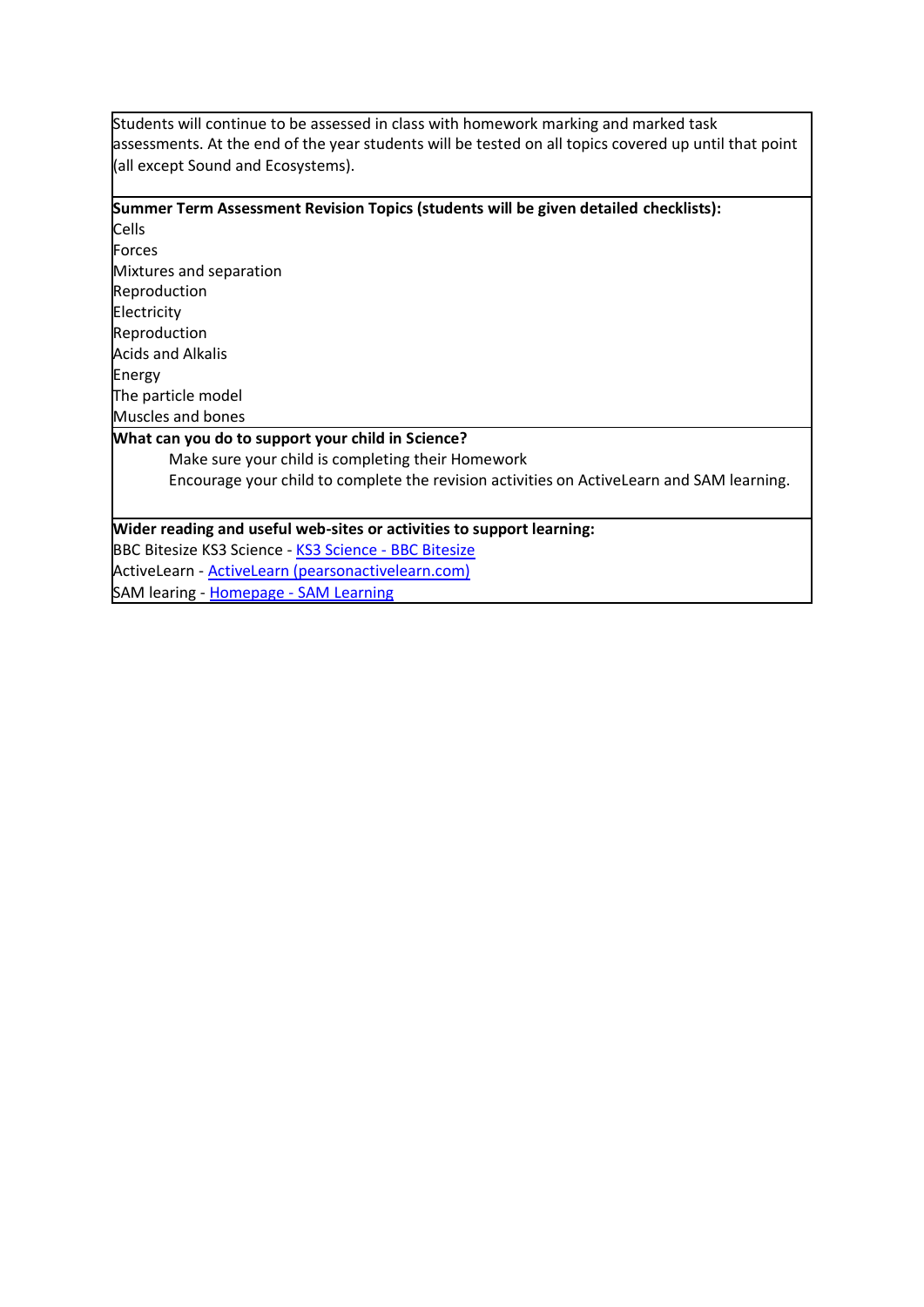<span id="page-7-0"></span>

| Year 7 French Curriculum                                                                                                                                |                                                                                                 |                                      |
|---------------------------------------------------------------------------------------------------------------------------------------------------------|-------------------------------------------------------------------------------------------------|--------------------------------------|
| <b>Staffing: Danielle Walker</b>                                                                                                                        |                                                                                                 |                                      |
| <b>Subject/Faculty Leader: Danielle Walker</b>                                                                                                          |                                                                                                 |                                      |
| Email: d.walker@sydenham.lewisham.sch.uk                                                                                                                |                                                                                                 |                                      |
| <b>Subject Curriculum Intent:</b>                                                                                                                       |                                                                                                 |                                      |
|                                                                                                                                                         | In French we aim to give students a good understanding of the language, using phonics, giving   |                                      |
|                                                                                                                                                         | students the opportunity to manipulate language and help them to grasp the culture of French-   |                                      |
|                                                                                                                                                         | speaking countries. We test vocabulary regularly and this will prepare students for independent |                                      |
| learning at GCSE                                                                                                                                        |                                                                                                 |                                      |
| <b>Curriculum Content Overview:</b>                                                                                                                     |                                                                                                 |                                      |
| Autumn Term 1:                                                                                                                                          | Spring Term 1:                                                                                  | Summer Term 1:                       |
| Greetings<br>$\bullet$                                                                                                                                  | Describing your school                                                                          | Talking about your town<br>$\bullet$ |
| Spelling/the alphabet<br>$\bullet$                                                                                                                      | Learning about school                                                                           | Giving directions<br>$\bullet$       |
| Counting to 21                                                                                                                                          | subjects, timetable                                                                             | Talking about where you              |
| Saying your age<br>٠                                                                                                                                    | Giving opinions and                                                                             | go using the verb 'aller - to        |
| Birthdays - dates<br>$\bullet$                                                                                                                          | reasons on subjects and                                                                         | go'                                  |
| Talking about hobbies                                                                                                                                   | teachers                                                                                        | Asking someone to go<br>$\bullet$    |
| and using opinions                                                                                                                                      | Using the 12-hour clock                                                                         | somewhere                            |
| Colours, adjectives                                                                                                                                     | in French                                                                                       | Saying what one can do               |
| Talking about animals                                                                                                                                   | Talking about food in the                                                                       | in town                              |
| Talking about your                                                                                                                                      | canteen                                                                                         | Facts about France -                 |
| family                                                                                                                                                  | Comparing schools in                                                                            | culture                              |
| Describing where you                                                                                                                                    | other countries                                                                                 |                                      |
| live                                                                                                                                                    |                                                                                                 |                                      |
| Saying what you eat and                                                                                                                                 |                                                                                                 |                                      |
| drink                                                                                                                                                   |                                                                                                 |                                      |
| Autumn Term 2:                                                                                                                                          | Spring Term 2:                                                                                  | <b>Summer Term 2:</b>                |
| Talking about your                                                                                                                                      | Talking about hobbies                                                                           | Talking about holiday                |
| personality, describing                                                                                                                                 | Sport                                                                                           | destinations                         |
| yourself                                                                                                                                                | Computers and mobiles,                                                                          | Talking about getting                |
| Talking about likes and<br>$\bullet$                                                                                                                    | technology                                                                                      | ready to go out                      |
| dislikes                                                                                                                                                | Activities using the verb                                                                       | Buying drinks and snacks             |
| Talking about other                                                                                                                                     | 'faire - to do'                                                                                 | Saying what you would                |
| people using third person                                                                                                                               | Giving opinions using                                                                           | like to do using the                 |
| pronouns                                                                                                                                                | 'aimer - to like'                                                                               | conditional tense                    |
| Describing a musician                                                                                                                                   | Talking about extreme                                                                           |                                      |
|                                                                                                                                                         | sports                                                                                          |                                      |
|                                                                                                                                                         | Talking about what other                                                                        |                                      |
|                                                                                                                                                         | people do                                                                                       |                                      |
|                                                                                                                                                         |                                                                                                 |                                      |
| How will your child be assessed in the Summer Term?                                                                                                     |                                                                                                 |                                      |
| Your child will be assessed on how well they have learnt vocabulary once a week. They will also have<br>a formal assessment in writing and translation. |                                                                                                 |                                      |
|                                                                                                                                                         | Summer Term Assessment Revision Topics (students will be given detailed checklists):            |                                      |
|                                                                                                                                                         |                                                                                                 |                                      |

We use a website called <u>https://quizlet.com/</u> to revise vocabulary.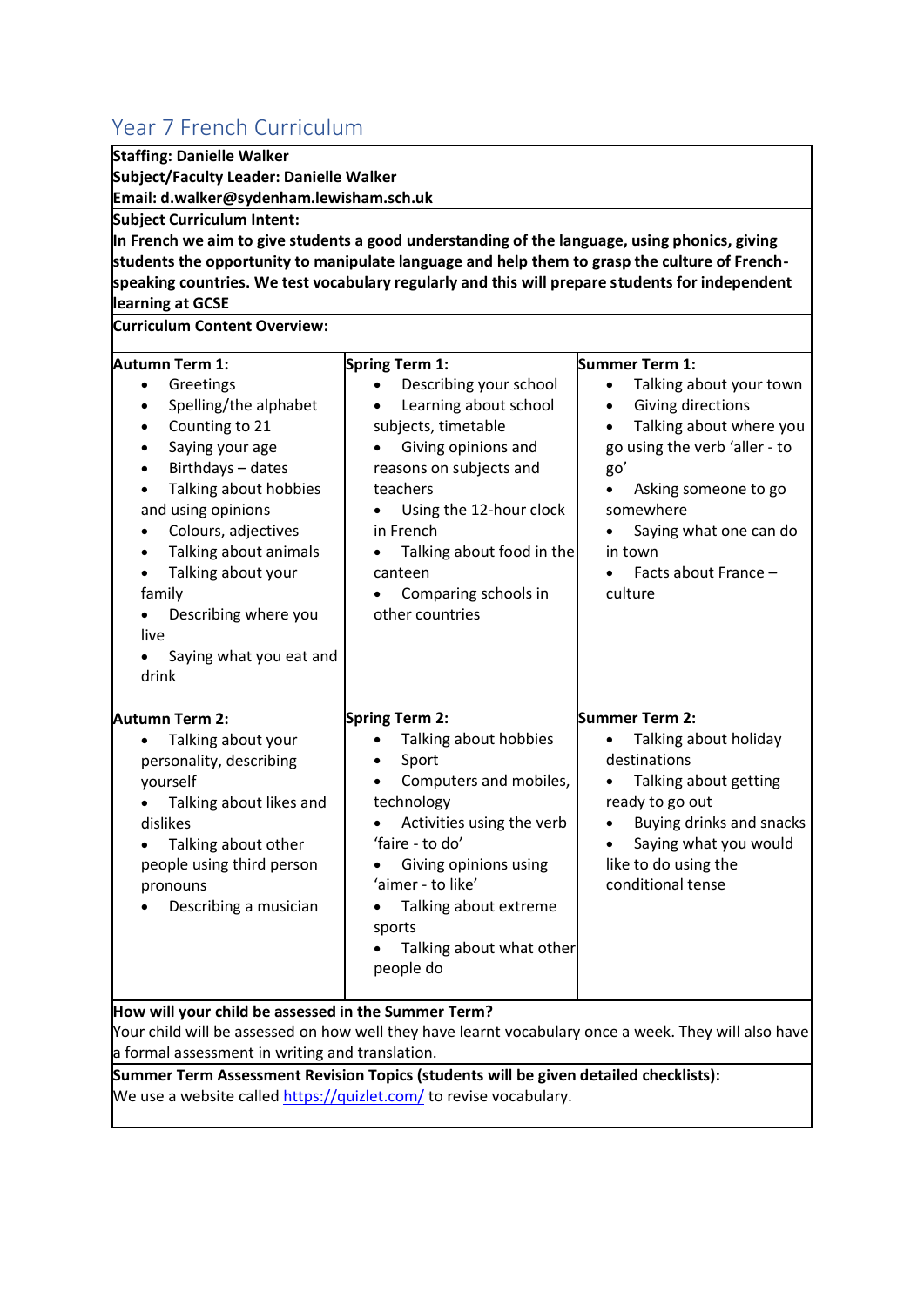#### **What can you do to support your child in French?**

Supporting your child with signing up to Quizlet is very important. This will need to be done within the first two weeks of the academic year. Coming to every lesson with the correct equipment is also integral. Your child will be issued with a vocabulary booklet and this must be brought to lessons. Ensuring your child has this with them will be beneficial. You can also use this to help your child revise the vocabulary.

**Wider reading and useful web-sites or activities to support learning:** [Free Homework & Revision for A Level, GCSE, KS3 & KS2 \(senecalearning.com\)](https://senecalearning.com/en-GB/)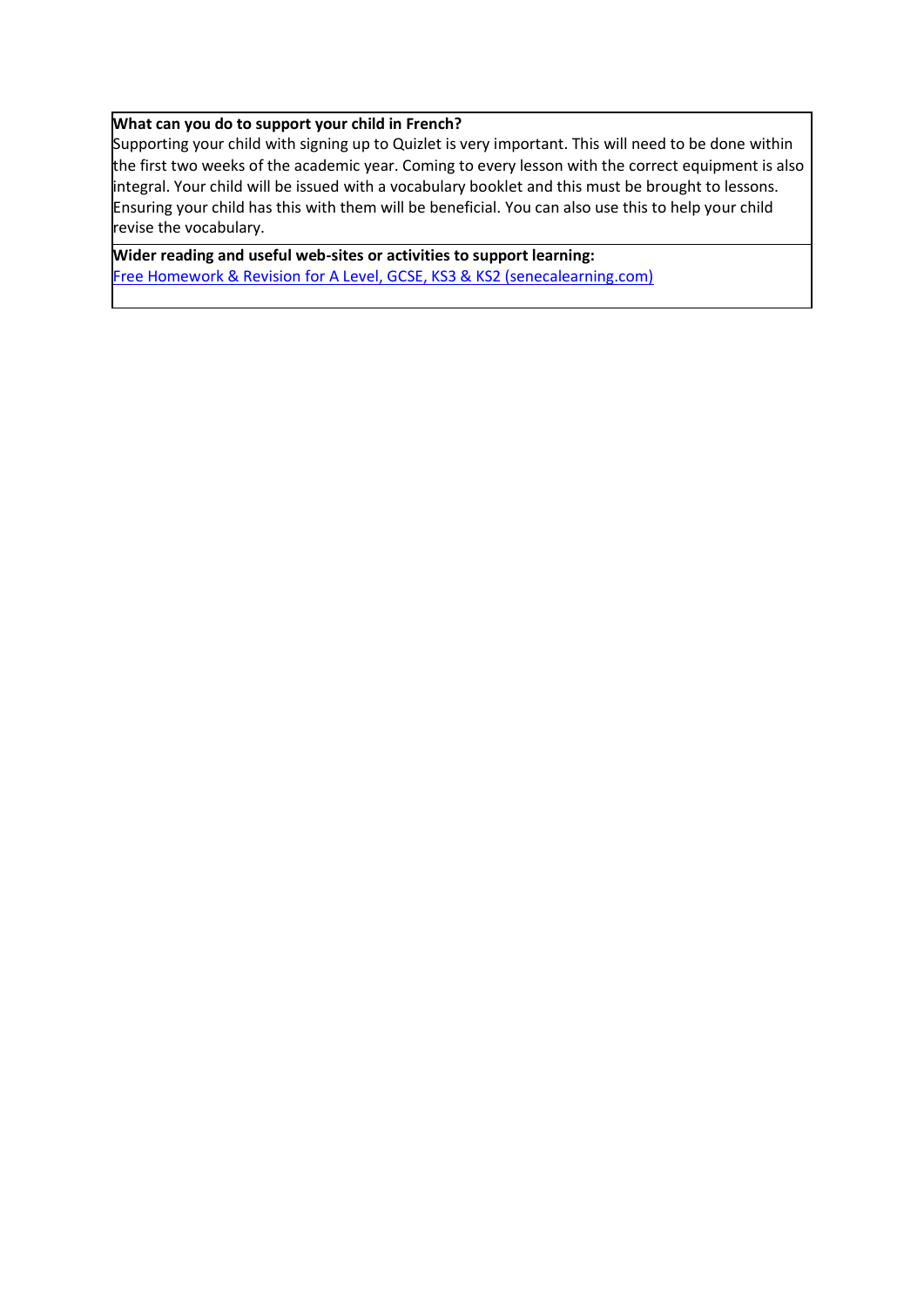## <span id="page-9-0"></span>Year 7 German Curriculum

**Staffing: Andrea Bauer, Danielle Walker, Subject/Faculty Leader: Andrea Bauer**

**Email: a.bauer@sydenham.lewisham.sch.uk**

#### **Subject Curriculum Intent**

In German we aim to give students a good understanding of the language, using phonics, giving students the opportunity to manipulate language and help them to grasp the culture of German speaking countries. We test vocabulary regularly and this will prepare students for independent learning at GCSE

**Curriculum Content Overview:** In German we introduce students to the language and culture of German speaking countries. By the end of year 7, students will have a solid foundation for general conversation, translation and writing. We cover many topics that prepare the students for vocabulary at GCSE.

| <b>Autumn Term 1:</b>                                                                                                                                                    | <b>Spring Term 1:</b>                                                                                                                                                                                                  | <b>Summer Term 1:</b>                                                                                                                                                           |
|--------------------------------------------------------------------------------------------------------------------------------------------------------------------------|------------------------------------------------------------------------------------------------------------------------------------------------------------------------------------------------------------------------|---------------------------------------------------------------------------------------------------------------------------------------------------------------------------------|
| Introducing yourself<br>Counting to 19<br>٠<br>The alphabet<br>Describing your<br>characteristics<br>Talking about where you<br>live<br>Talking about your<br>belongings | Talking about hobbies<br>and free time<br>Sport - opinions about<br>sport<br>Talking about how often<br>you do activities, common<br>frequency phrases.<br>Talking about<br>technology                                 | Saying what there is/isn't<br>in a town<br>Saying what souvenirs<br>you would like to buy at a<br>gift shop<br>Snacks and drinks<br>Revision and assessment<br>$\bullet$        |
| Autumn Term 2:<br>Talking about your<br>family and pets                                                                                                                  | Spring Term 2:<br>Talking about school<br>subjects, timetable                                                                                                                                                          | <b>Summer Term 2:</b><br>Talking about holiday<br>plans                                                                                                                         |
| Talking about 'superpets'<br>using the modal verb<br>'koennen - to be able to'<br>Colours and adjectives<br>Talking about yours and<br>other people's birthdays          | Describing your teachers<br>and school<br>Giving opinions and<br>٠<br>reasons on school topics<br>Talking about your<br>٠<br>classroom and facilities in<br>the school<br>Describing your favourite<br>day of the week | Recognising and<br>producing the future tense<br><b>Researching German</b><br>speaking places and creating<br>a holiday brochure<br>Using familiar language<br>in a new context |

**How will your child be assessed in the Summer Term?**

They will also complete a formal assessment in writing and translation. Vocabulary tests will occur weekly.

**Summer Term Assessment Revision Topics (students will be given detailed checklists):** All topic vocabulary is available to access on the online resource http://quizlet.com

#### **What can you do to support your child in German?**

We encourage our students to sign up to quizlet within the first two weeks of joining year 7. Parents can help students to do this. Parents can also help by practising vocabulary with students at home. All students will be issued with a vocabulary booklet and it is integral that this is brought to every lesson. Parents can support by checking all equipment is brought to school.

**Wider reading and useful web-sites or activities to support learning: <https://senecalearning.com/en-GB/>**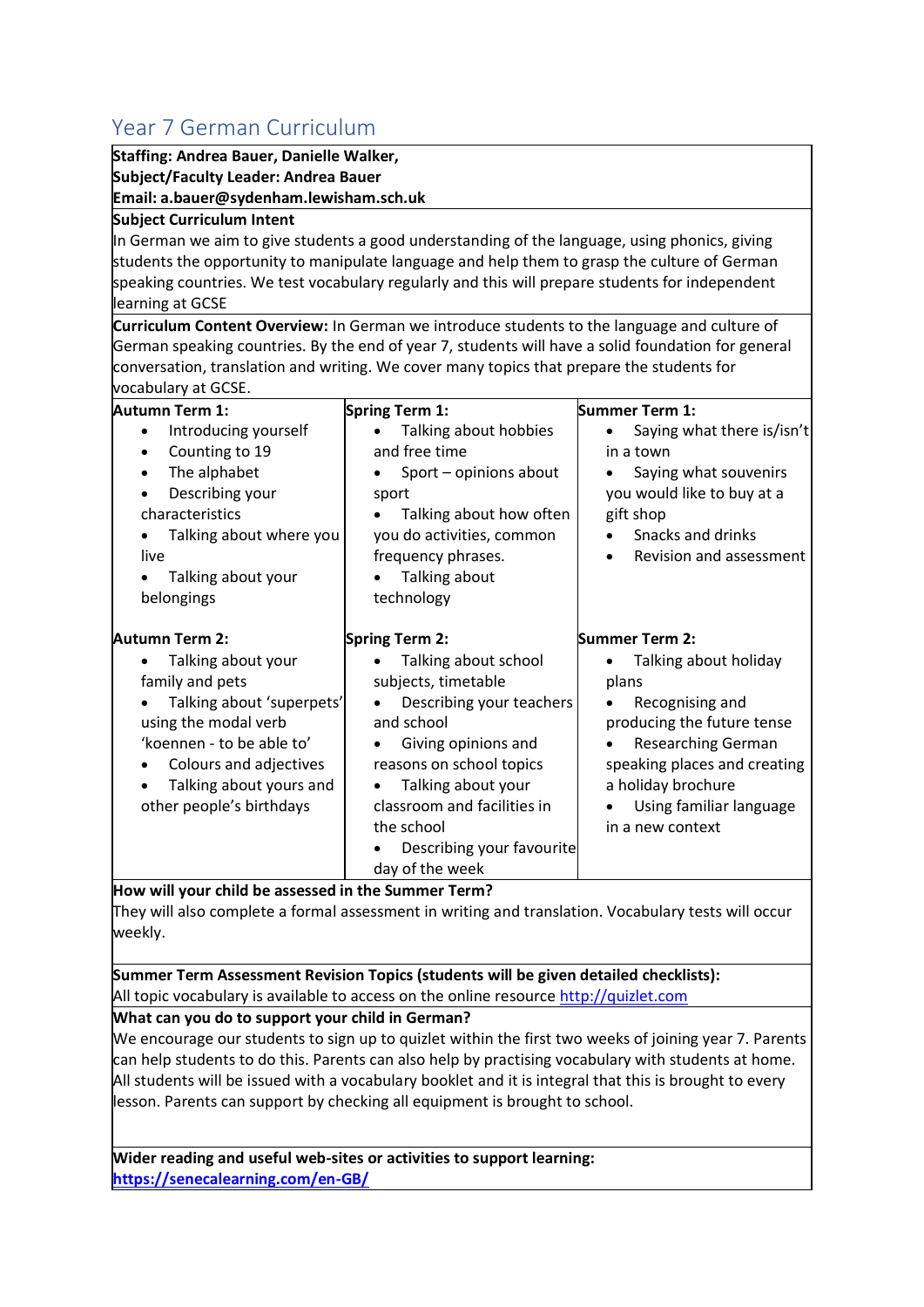## <span id="page-10-0"></span>Year 7 Spanish Curriculum

**Staffing: Yolanda Arteaga, Nora Landaluce and Gina Ossa Subject/Faculty Leader: Gina Ossa**

#### **Email: g.ossa@sydenham.lewisham.sch.uk**

#### **Subject Curriculum Intent:**

In Spanish, we aim to introduce students to phonics, vocabulary and grammar. With grammar, we want to teach how to truly manipulate and correctly use verbs. In vocabulary, we teach the most frequently used words in the language and by the board of examinations. Phonics aims to allow students to link the writing system with the sounds it represents. With these three pillars, our curriculum aims to impact language development by ensuring a robust foundation of knowledge and prepare them for their GCSE. At the same time, we aim to give students tools to be independent language learners able to set their own targets and develop their Spanish fluency by themselves.

| <b>Autumn Term 1:</b>                                                                                                                                                                                                                                                                                                                                                                                                                                                                              | Spring Term 1:                                                                                                                                                                                                                                                                                                                                                                       | Summer Term 1:                                                                                                                                                                                                                         |
|----------------------------------------------------------------------------------------------------------------------------------------------------------------------------------------------------------------------------------------------------------------------------------------------------------------------------------------------------------------------------------------------------------------------------------------------------------------------------------------------------|--------------------------------------------------------------------------------------------------------------------------------------------------------------------------------------------------------------------------------------------------------------------------------------------------------------------------------------------------------------------------------------|----------------------------------------------------------------------------------------------------------------------------------------------------------------------------------------------------------------------------------------|
| Describing places and<br>location<br>Saying what someone is like<br>at the moment<br>Saying what someone is like<br>in general<br>Saying what people have<br>Saying what people do<br><b>Autumn Term 2:</b><br>Saying what people do and<br>don't do<br>Numbers (1to 12) and<br>talking about more than one<br>thing<br>Saying what there is around<br>you and describing it<br>Talking about the location of<br>things<br>Describing a place<br>Giving and wanting (festive<br>season and family) | Describing family<br>Describing some natural<br>wonders of the Spanish-speaking<br>world<br>Asking and answering<br>questions<br>Talking about what you do<br>with others (rural life)<br>Spring Term 2:<br>Talking about what people<br>can do<br>Contrasting what people<br>must, can and want to do<br>Places and locations<br>Saying what people are like<br>today vs in general | Describing activities (travel)<br>Describing what people do<br>Describing what people do<br>(technology<br>Summer Term 2:<br>Describing people and<br>possessions<br>Describing when and where<br>people go<br>Describing future plans |

Students will be assessed by a Spelling Bee style vocabulary test for the second time. Their teacher will spell a word using the Spanish alphabet, students will write them and their meaning in English in front. In this way Students are assessed on listening, writing and understanding. The assessment will include listening and reading using the vocabulary learnt so far. Children will have several opportunities to practice this type of test in lessons.

**Summer Term Assessment Revision Topics (students will be given detailed checklists):** Students have been given a complete list of vocabulary that will be included in their next assessment. The assessment will be Vocabulary bases, students will be given reading and listening based on that vocabulary.

#### **What can you do to support your child in Spanish?**

- Check that your child commits fully to their weekly Spanish homework.
- Learning and revising vocabulary will be the only homework your child will receive from Spanish this year.
- The vocabulary list can be found on the Language Guide given to your child at the beginning of the year.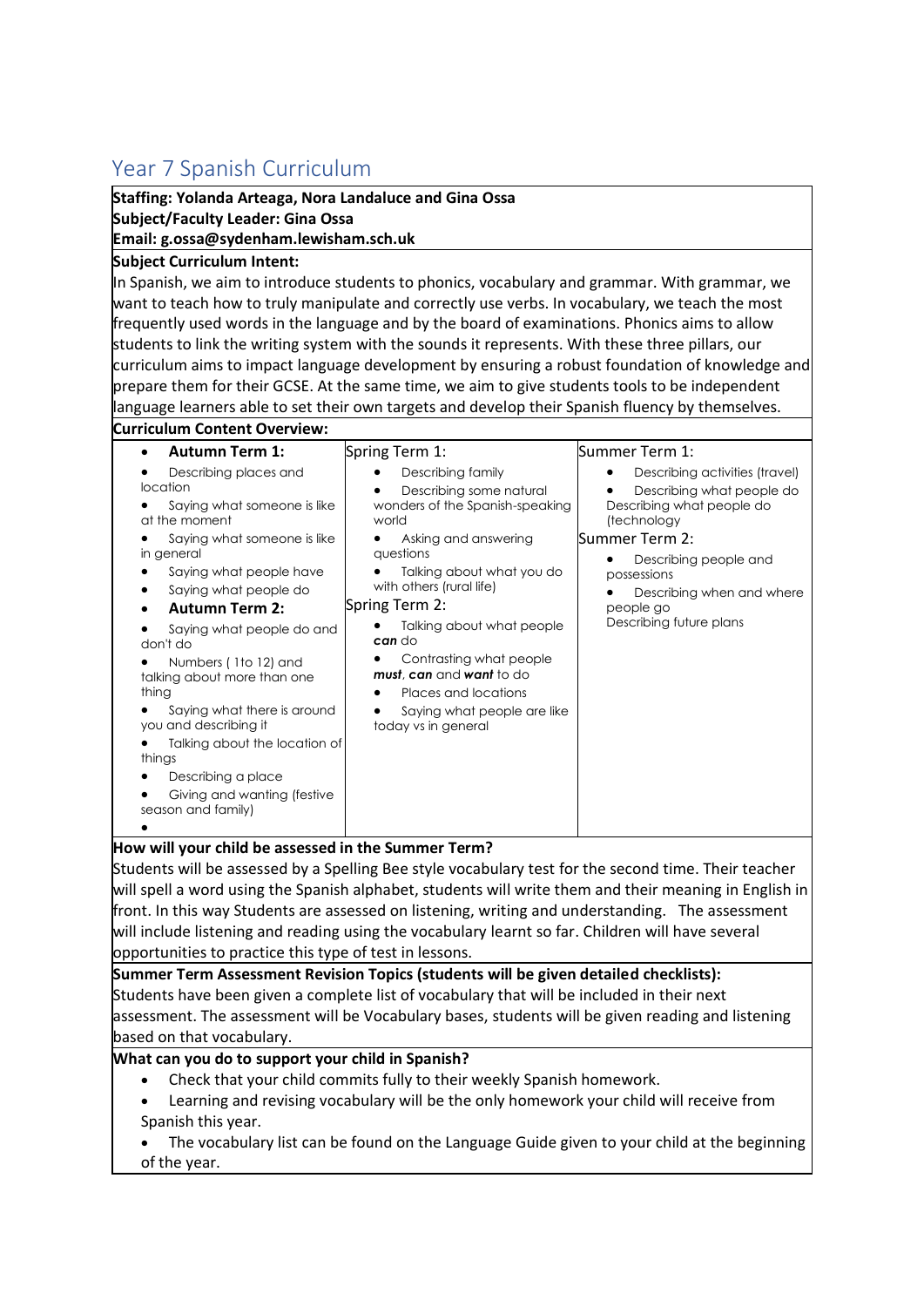- Encourage your child to join their teacher class on Quizlet and make sure your child spends at least 5 minutes daily revising and learning vocabulary.
- Learn some Spanish, you can either use our class on Quizlet or Duolingo.
- Keep in contact with your child teacher and encourage your child to contact their teacher for support when need it.

#### **Wider reading and useful web-sites or activities to support learning:** [https://quizlet.com](https://quizlet.com/)

Your child will receive a language guide booklet, on it you will find also the weekly set of words to be learn, and all the information of what will be taught in lessons.

BBC Spanish KS3<https://www.bbc.co.uk/bitesize/subjects/zfckjxs>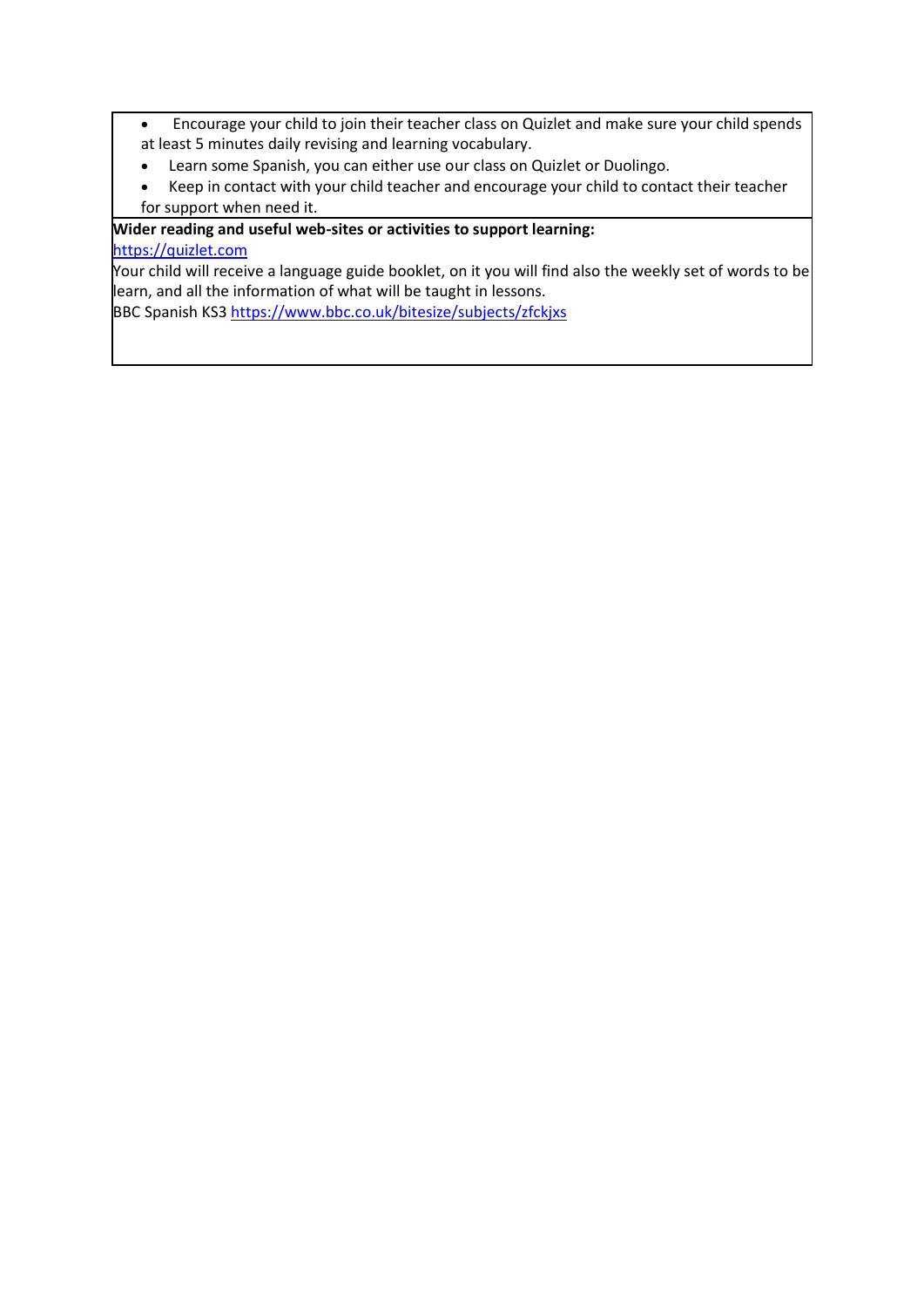## <span id="page-12-0"></span>Year 7 Latin Curriculum

**Staffing: N. Landaluce, Y. Arteaga, A. Bauer Subject/Faculty Leader: A. Bauer Email[: a.bauer@sydenham.lewisham.sch.uk](mailto:a.bauer@sydenham.lewisham.sch.uk)**

#### **Subject Curriculum Intent**

We aim to teach students about the daily life in a Roman city and the basics of the Latin language. We want students to be able to identify and manipulate nouns and verbs in Latin and thereby improve their literacy skills in English. We want students to be curious about how European languages work and how they are interconnected.

**Curriculum Content Overview:**

| <b>Autumn Term 1:</b>                                                                                                     | <b>Spring Term 1:</b>                               | <b>Summer Term 1:</b>                                                                                |
|---------------------------------------------------------------------------------------------------------------------------|-----------------------------------------------------|------------------------------------------------------------------------------------------------------|
|                                                                                                                           | Topic: negotium                                     | Topic: in theatro                                                                                    |
| <b>Topic:</b> Caecilius                                                                                                   | <b>Grammar Focus: Declensions</b>                   | <b>Grammar Focus:</b>                                                                                |
| Grammar Focus: parts of speech                                                                                            |                                                     | Plural of nouns and verbs                                                                            |
| <b>Autumn Term 2:</b><br>Topic: in villa<br>Grammar Focus: Nominative and Grammar Focus: Present tense<br>Accusative Case | <b>Spring Term 2:</b><br>Topic: in foro<br>singular | <b>Summer Term 2:</b><br>Topic: Felix<br><b>Grammar Focus: Perfect and</b><br><b>Imperfect Tense</b> |
|                                                                                                                           |                                                     |                                                                                                      |

#### **How will your child be assessed in the SummerTerm?**

Each lesson the learning of the previous lessons will be assessed.

• There will be regular vocabulary tests.

**Summer Term Assessment Revision Topics (students will be given detailed checklists):**

• All content of the Vocabulary/Grammar booklet Stages 1 and 2 will be assessed.

#### **What can you do to support your child?**

• Help your child to learn vocabulary weekly.

• The Languages Faculty uses Quizlet and students will be supported in using the learning tool in their first Language lessons.

#### **Wider reading and useful web-sites or activities to support learning:**

• Read or listen to Roman and Greek myths.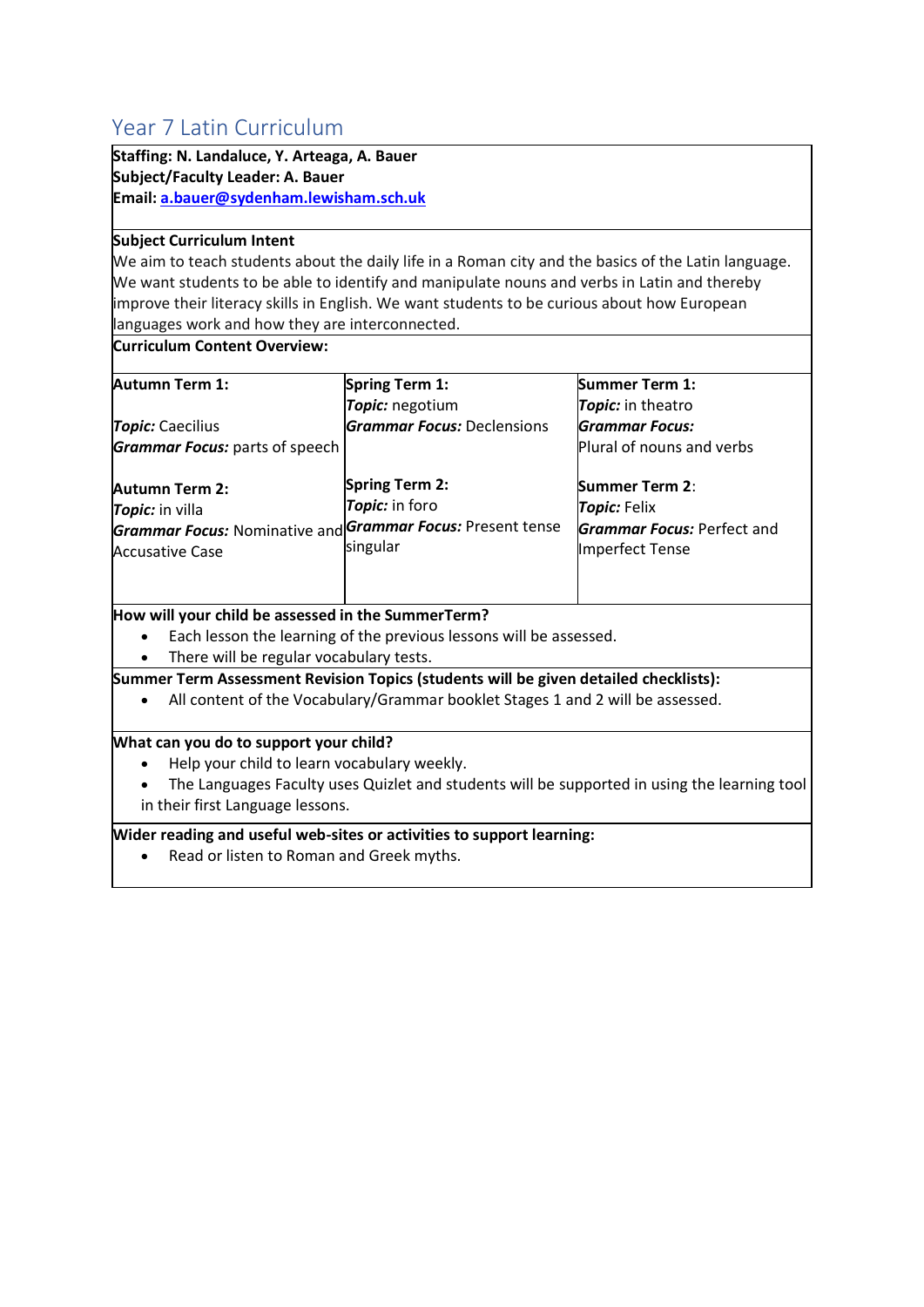## <span id="page-13-0"></span>Year 7 History Curriculum

**Staffing: Jessica Stoddart, Josephine Alexander, Stuart Pickford, Emma Quartey, Rachel Wylie Subject/Faculty Leader: Rachel Wylie**

**Email: [R.Wylie@syndenham.lewisham.sch.uk](mailto:R.Wylie@syndenham.lewisham.sch.uk)**

#### **Subject Curriculum Intent:**

Our history curriculum aims to provide students with a deep understanding of how the past has shaped the world we live in, equipping them to make sense of the dynamic environment of the twenty-first century.

Our curriculum will explore 'hidden histories' to enable students to explore the diversity of the past. Students learn how to use sources to discover and construct the past, igniting their curiosity. The history curriculum is rooted in subject discipline. The history curriculum empowers students to read, engage with and analyse historical scholarship, understanding that the past is also constructed. They are supported by strong substantive and disciplinary knowledge, enabling them to achieve academically.

Our history curriculum aims to encourage students to develop a chronological framework of British and world history to help them make sense of the knowledge they acquire. Through our history curriculum, students will expand their historical vocabulary and communicate their ideas in discussion, debates and in extended written work, demonstrating depth of historical thinking and argument.

We develop high performance learning by teaching historians to be analytical and critical thinkers, able to articulate the importance of freedom, democracy and the challenges faced to get there.

#### **Curriculum Content Overview:**

| Autumn Term 1: The Anglo-    | Spring Term 1: Religion and | Summer Term 1: Female rule in the |
|------------------------------|-----------------------------|-----------------------------------|
| Saxons & Norman Conquest     | Kingship                    | middle ages                       |
|                              | Spring Term 2: The First    | Summer Term 2: The Silk Roads     |
| Autumn Term 2:               | Crusades                    |                                   |
| <b>African Civilisations</b> |                             |                                   |
|                              |                             |                                   |

#### **How will your child be assessed in the Summer Term?**

Extended writing – Essay

Knowledge Tests

**Summer Term Assessment Revision Topics (students will be given detailed checklists):** The First Crusade

Female Rule in the middle ages

#### **What can you do to support your child in history?**

- Use your child's knowledge organiser to support quizzing on key historic terms and core knowledge
- Look out for historic documentaries on TV to broaden your child's historic knowledge, for example The She-Wolves Episode 1 presented by Dr. Helen Castor
- Encourage your child to read widely; history is a written subject and reading helps with writing great history. Historic fiction is a good place to star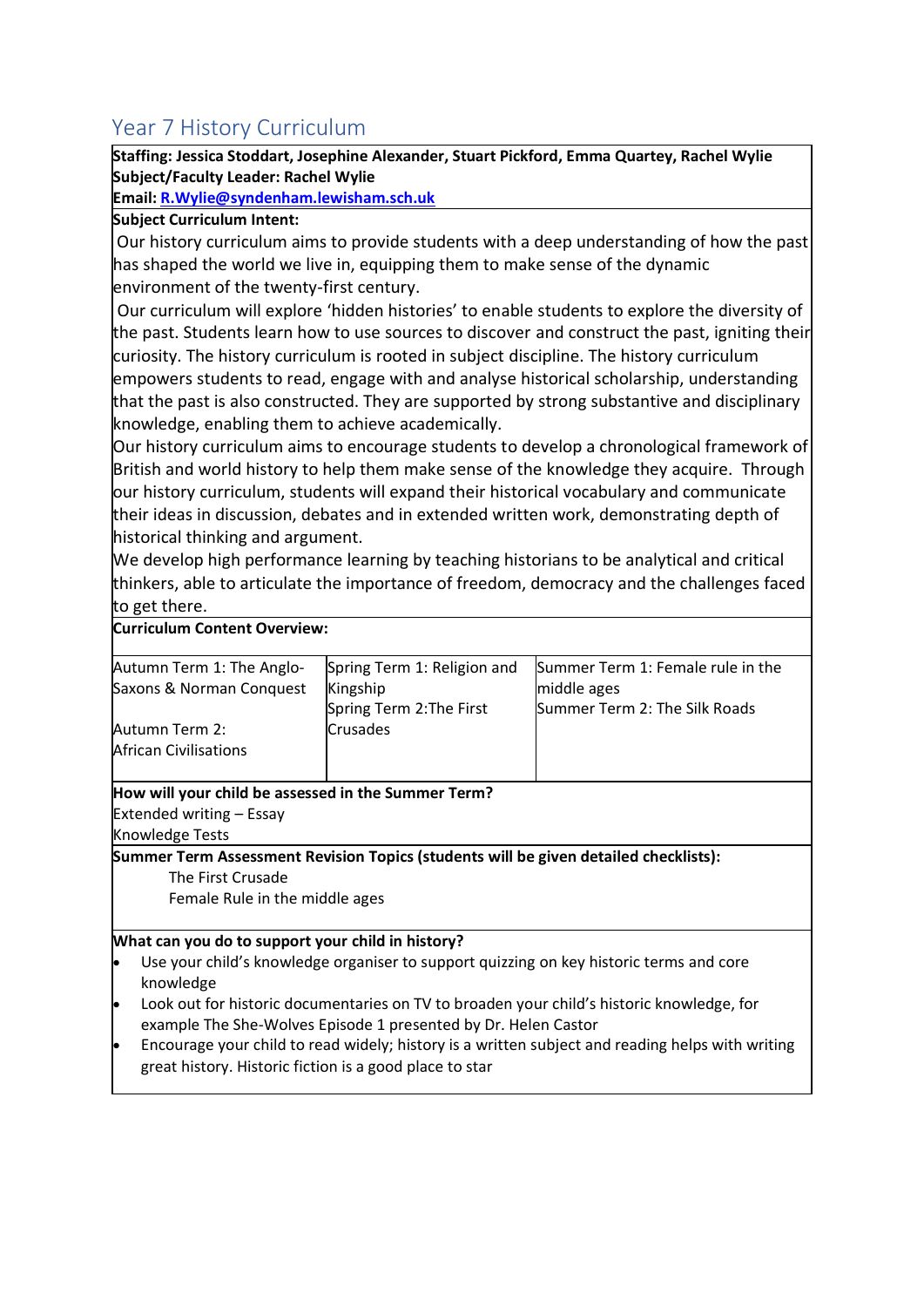**Wider reading and useful web-sites or activities to support learning:** BBC Bitesize KS3 History: [KS3 History -](https://www.bbc.co.uk/bitesize/subjects/zk26n39) BBC Bitesize The Black Tudors by Miranda Kaufman The Silk Roads (Children's version) by Peter Frankopan Mansa Musa and the Empire of Mali by Jason Watson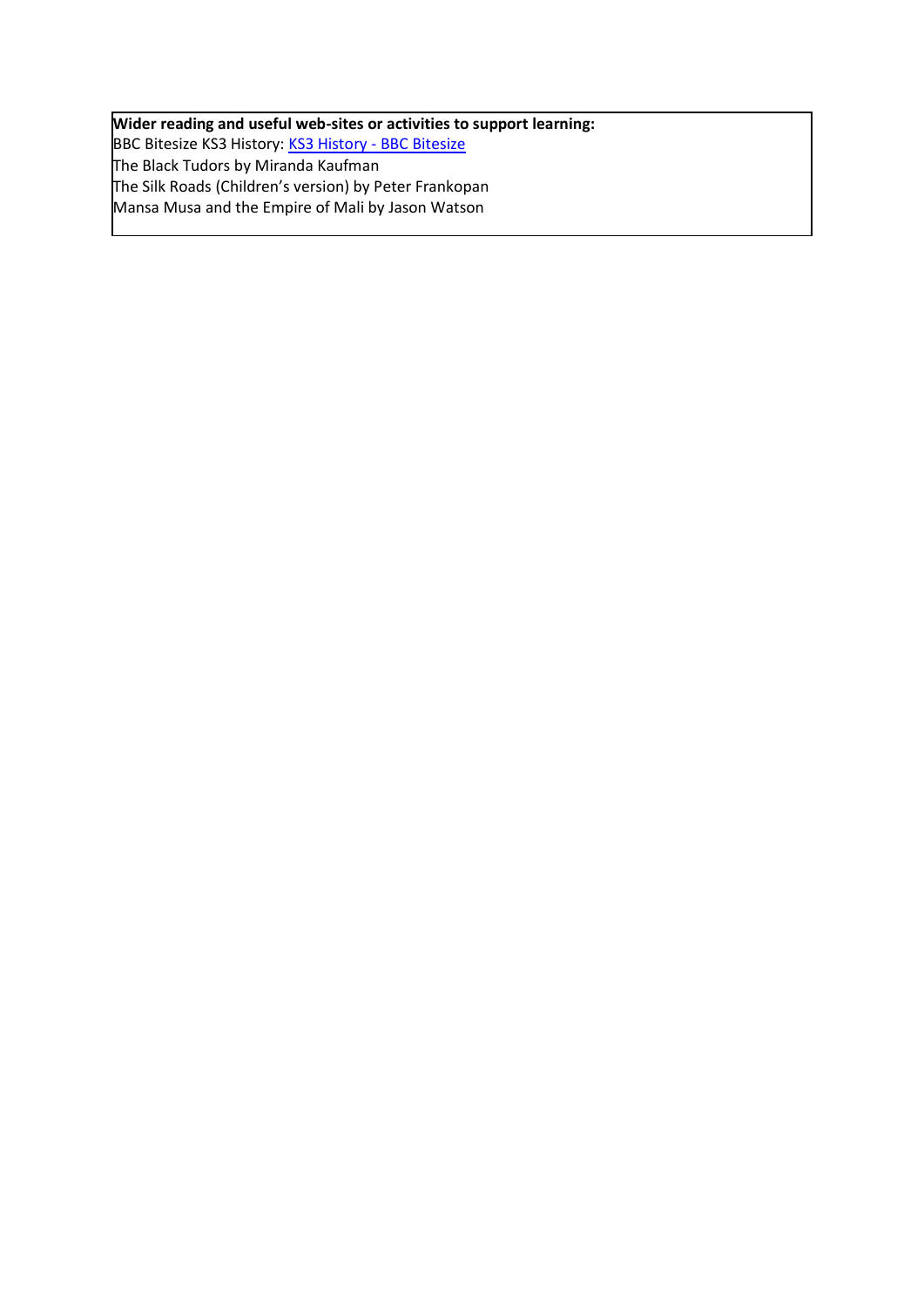## <span id="page-15-0"></span>Year 7 Geography Curriculum

#### **Staffing: Tom Davidson, Deborah Gostling, George Ranson, Caitlin Dunham, Adam Dallimore-Levinson**

**Subject/Faculty Leader: Tom Davidson**

**Email: [t.davidson@sydenham.lewisham.sch.uk](mailto:t.davidson@sydenham.lewisham.sch.uk)**

**Subject Curriculum Intent:**

By the end of Year 7, Sydenham will have studied a broad range of topics that focus on some of geography's most fundamental concepts. Students will explore a range of issues and learn about both the natural world and human society. These issues will also support students to broaden their 'geographic literacy' - the ability to understand the world around us and to consider our place within it.

During Year 7, Sydenham geographers will also develop a range of core geographic skills such as critical thinking, data interpretation and extended writing with a focus on discussing major issues by using real-world examples, facts and figures.

Ultimately, we aim to provide all students with tools that enable them to engage in discussion and thought about our changing world, and their role within it.

|  |  | <b>Curriculum Content Overview:</b> |
|--|--|-------------------------------------|
|--|--|-------------------------------------|

| Autumn Term 1: How does | Spring Term 1: Why is the  | Summer Term 1: What does it mean to                              |
|-------------------------|----------------------------|------------------------------------------------------------------|
| our world change over   | Amazon Rainforest at risk? | be a Londoner?                                                   |
| time?                   |                            | Spring Term 2: What does 8 Summer Term 2: How are London and the |
| Autumn Term 2: How does | billion people look like?  | UK changing?                                                     |
| water shape the UK?     |                            |                                                                  |

**How will your child be assessed in the Summer Term?**

Between  $19<sup>th</sup>$  April – 27<sup>th</sup> May, your child will be studying the city of London from a human geography perspective (including spatial variations in the character of London, urban regeneration and the future of London). The assessment will be a mixture of multiple-choice, resource-based and extended writing questions

Between  $6<sup>th</sup>$  June – 21<sup>st</sup> July, your child will be studying the changing economy of the United Kingdom (including the Industrial Revolution and changes since, in the structure of the economy and population). There will be an end of year assessment which includes content from this unit and other units from throughout the year.

**Summer Term Assessment Revision Topics (students will be given detailed checklists):**

- Weather and climate
- River and coastal processes
- Rainforests animal and plant adaptations, causes and effects of deforestation
- Population structure and the Demographic Transition Model
- How is London changing
- Changing economy of the UK

#### **What can you do to support your child in Geography?**

• Engage with your child around homework and retrieval (revision) of key knowledge. Quizzes and discussion are good ways to encourage students to test their understanding.

• Watch documentaries or films about the natural world. Geography is a broad

so anything that focuses on the natural world or how our planet is changing would be relevant. • Encourage your child to read widely; websites, books and magazines are all great

places to learn about current global issues.

#### **Wider reading and useful websites or activities to support learning:**

- Horrible geography Anita Ganeri
- No one is too small to make a difference Greta Thunberg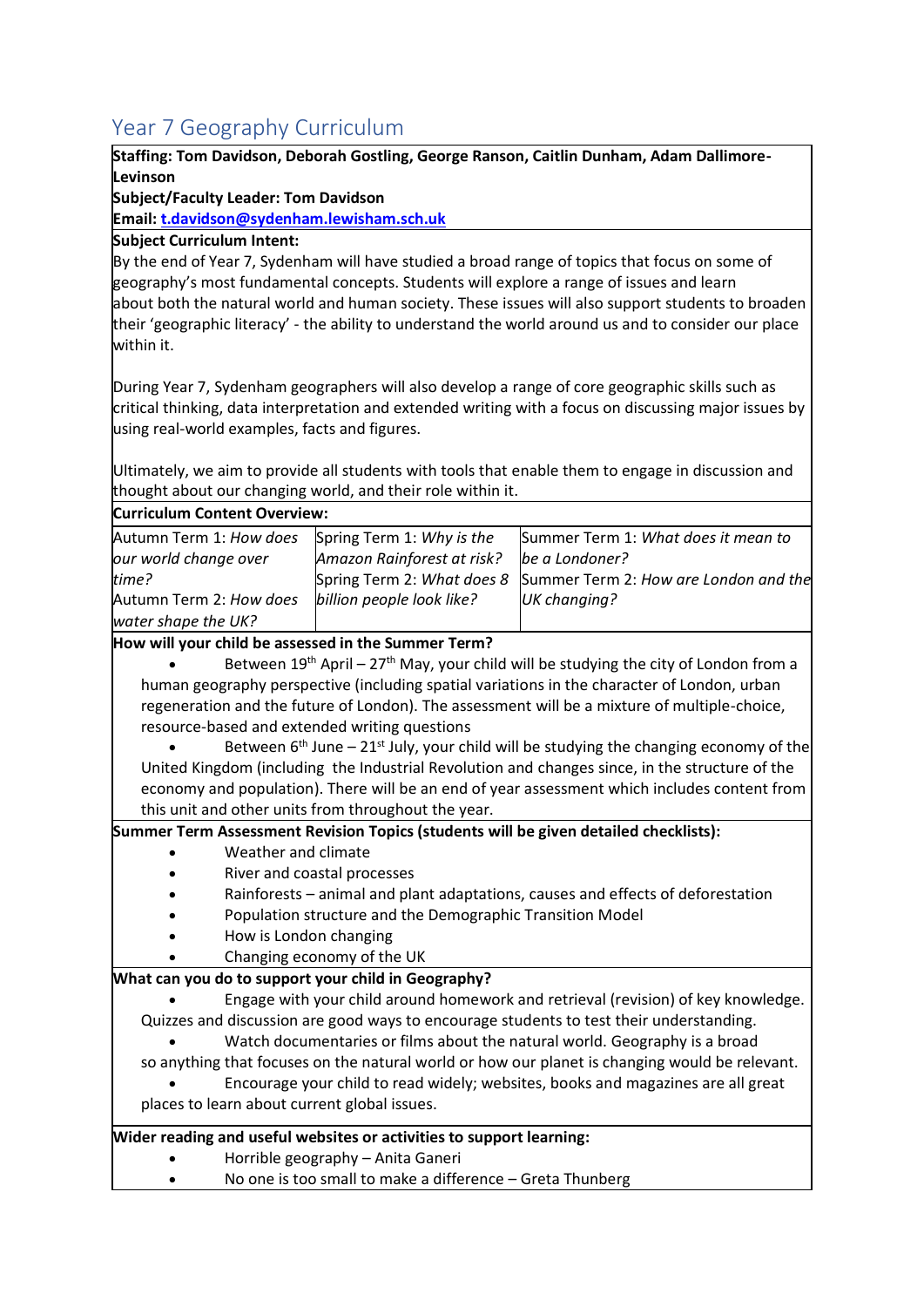|  | BBC Bitesize - KS3 Geography |
|--|------------------------------|
|--|------------------------------|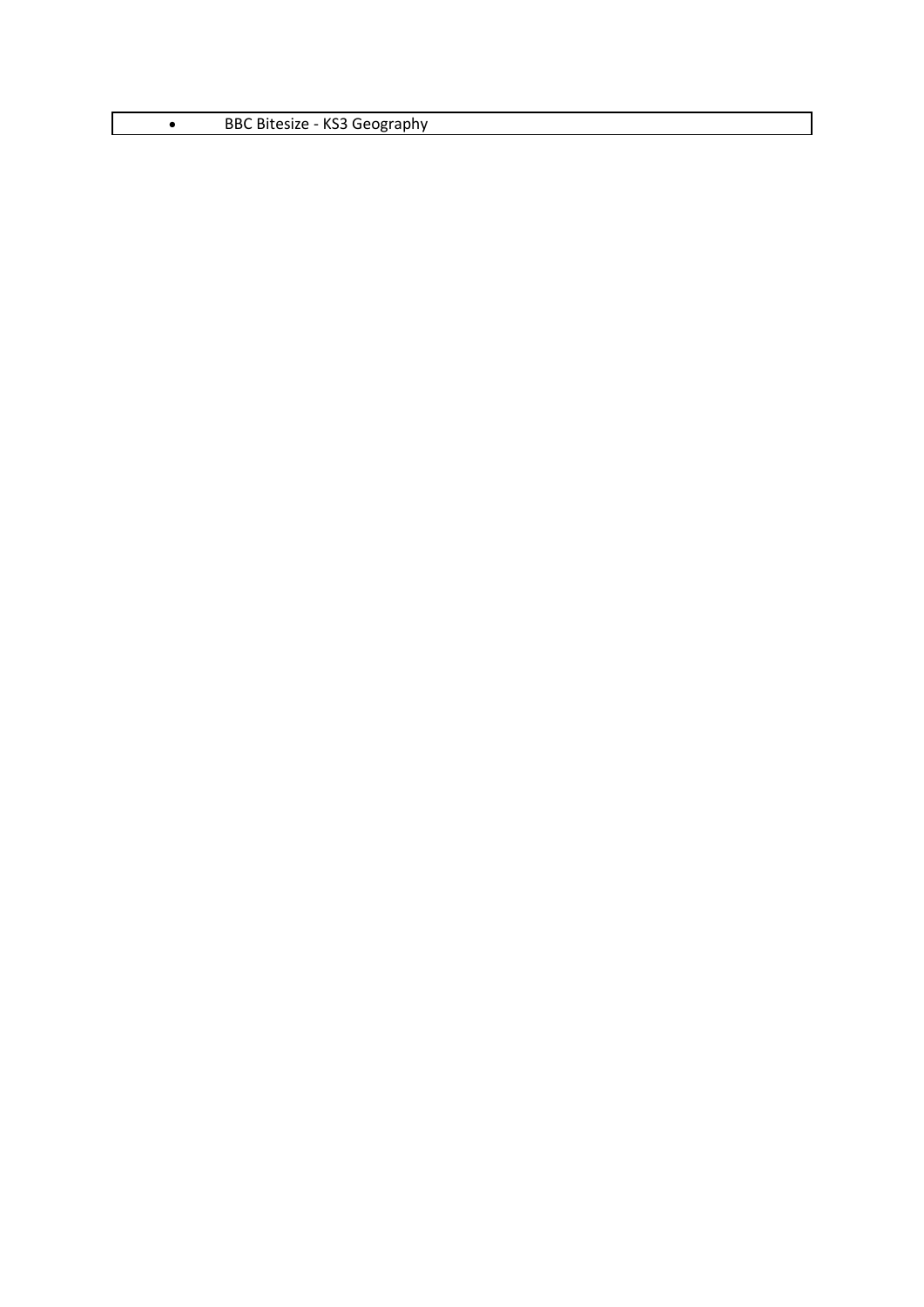## <span id="page-17-0"></span>Year 7 RE Curriculum

**Staffing**: Abigail Thirunavukarasu, Joe Mathers, Adam Dallimore-Levinson **Subject**/Faculty Leader: Abigail Thirunavukarasu **Email**[: a.thirunavukarasu@sydenham.lewisham.sch.uk](mailto:a.thirunavukarasu@sydenham.lewisham.sch.uk)

#### **Subject Curriculum Intent**

Throughout the year 7 Religious Education curriculum, we aim to develop integral skills which enable students to understand the society around them and how religion plays a major part within the communities in which they live in.

We aim to ensure that students develop key skills such as critical thinking, evaluating, extended writing and interpretation of sources. We believe that this will act as a foundation for their learning within RE and will allow them to flourish as well-informed theologians within Sydenham. Through the study of religion, students are encouraged to think critically, and it provides them with the ability to evaluate logical arguments and present these in a variety of formats.

Students will be looking at a range of different religions and topics which will allow them to understand the diverse nature of religion and how it affects individual choice. Through this course it will teach students to empathise with those who hold opposing or different views to their own. Wherever you work or live, religion plays a part in people's lives, by giving students the opportunity to study the subject, we empower them by giving the skills to evaluate and analyse the strengths and weaknesses on critical matters.

#### **Curriculum Content Overview:**

| Autumn Term 1: Big Questions | Spring Term 1: Hinduism         | Summer Term 1: Sikhism     |
|------------------------------|---------------------------------|----------------------------|
|                              |                                 | Summer Term 2: Golden Rule |
| Autumn Term 2: Christianity  | Spring Term 2: Hinduism/Sikhism |                            |
|                              |                                 |                            |

#### **How will your child be assessed in the Summer Term?**

• End of unit test with short answered questions as well as an extended writing piece

#### **Summer Term Assessment Revision Topics (students will be given detailed checklists):**

- 5k symbols
- Guru Nanak
- Guru Granth Sahib
- Khalsa

#### **What can you do to support your child?**

- Engage with retrieval homework.
- Quizzes to ensure that students understand vocabulary.
- Encourage your child to read widely; as RE is a written subject, reading will help.
- Encourage students to engage with news, so that they are exposed to religion in the community

#### **Wider reading and useful web-sites or activities to support learning:**

[KS3 Religious Studies -](https://www.bbc.co.uk/bitesize/subjects/zh3rkqt) BBC Bitesize

[KS3 RE Quizzes | Learning and Teaching Year 7, Year 8 and Year 9 \(educationquizzes.com\)](https://www.educationquizzes.com/ks3/religious-education/)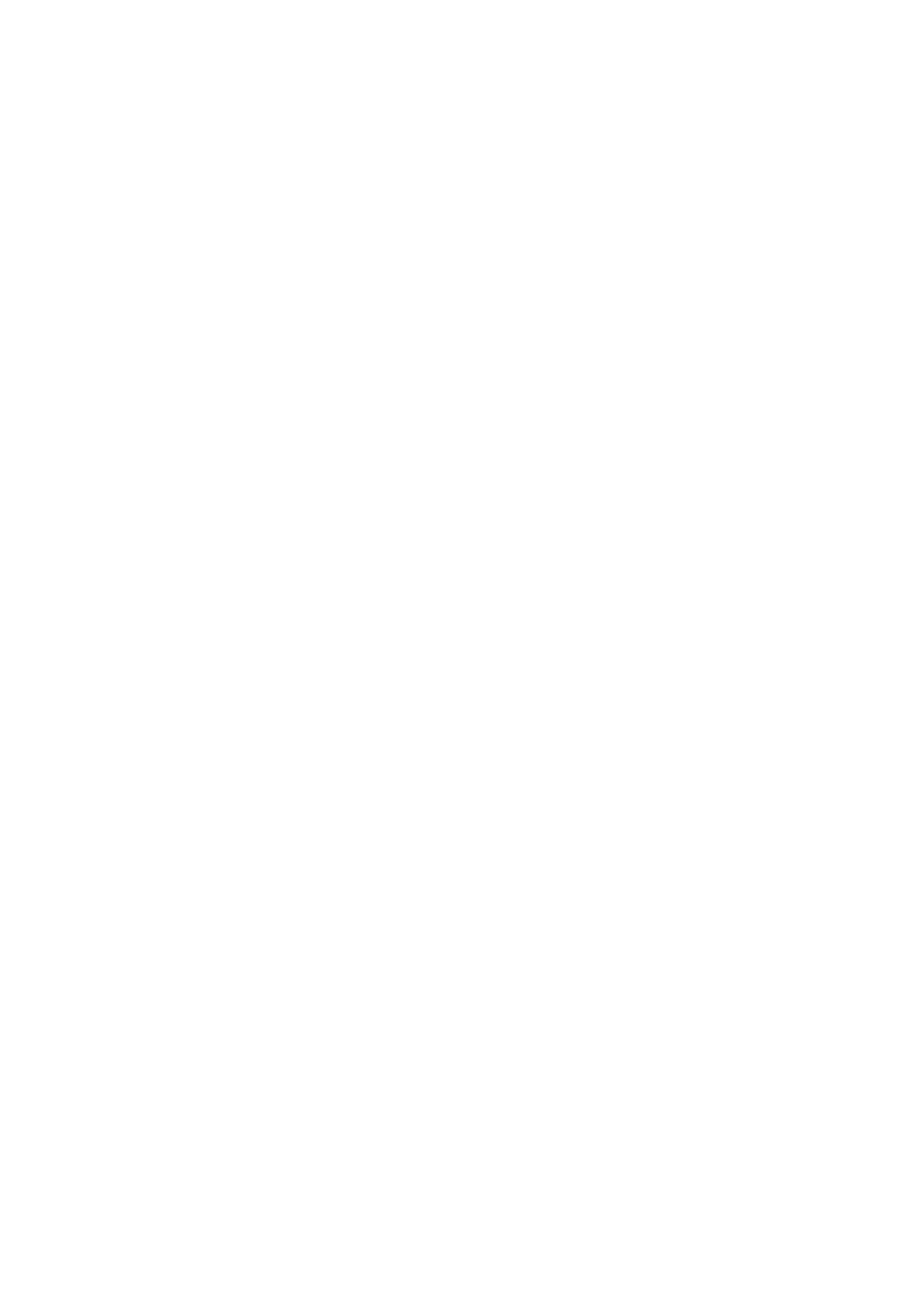## <span id="page-19-0"></span>Year 7 PSHE Curriculum

#### **Staffing: H. Virgo-Furrs, F. Nkrumah, Nneka Lawson Subject/Faculty Leader: H.Virgo-Furrs**

**Email[: h.virgo-furrs@sydenham.lewisham.sch.uk](mailto:h.virgo-furrs@sydenham.lewisham.sch.uk)**

**Subject Curriculum Intent**

The PSHE curriculum intent is to provide a safe environment where our students develop their confidence, sense of responsibility and resilience when faced with challenge. To deliver a curriculum which is accessible to all and that will maximize the outcomes for every child. Our PSHE curriculum equips students with relevant and meaningful content, which is supported through a strong emphasis on emotional literacy, nurturing mental and physical health.

We further enable through curriculum the development of students' respect, acceptance, and celebration of the diversity of modern society. It helps them to understand how they are developing personally and socially, and tackles many of the moral, social, and cultural issues that are part of growing up. Our students will have a more in-depth understanding of the importance of relationships, health, and well-being, connecting to the wider world and the impact this has on their everyday lives.

We develop High Performance Learners by teaching students how to use meta-cognition in a wide range of thinking approaches and transfer knowledge from one circumstance to another. To show concern for society in their ability to empathize with those less fortunate, to show and respect diversity as a key part of our society. To work collaborative to listen to the views of others and show willingness to work in teams.

#### **Curriculum Content Overview:**

| Autumn Term 1:        | Spring Term 1: Diversity  | Summer Term 1:                |
|-----------------------|---------------------------|-------------------------------|
| Transition and safety |                           | <b>Building Relationships</b> |
|                       | Spring Term 2: Health and | Summer Term 2:                |
| Autumn Term 2:        | Puberty                   | Financial decision making     |
| Democracy             |                           |                               |

**How will your child be assessed in the Summer Term?** Class work

**Summer Term Assessment Revision Topics (students will be given detailed checklists): No formal assessment**

#### **What can you do to support your child?**

- Engage with homework.
- Quizzes to ensure that students understand vocabulary.
- Encourage your child to engage in life skills e.g., Road safety and money management
- Encourage students to engage with news, so that they are exposed to topical social issues in the community

**Wider reading and useful web-sites or activities to support learning:**

[KS3 PSHE and Citizenship -](https://www.bbc.co.uk/bitesize/subjects/ztvg9j6) BBC Bitesize

[KS3 PSHE, Relationships and Sex Education, and Health](https://www.bbc.co.uk/teach/ks3-pshe-modern-studies/zdt3jhv) Education - BBC Teach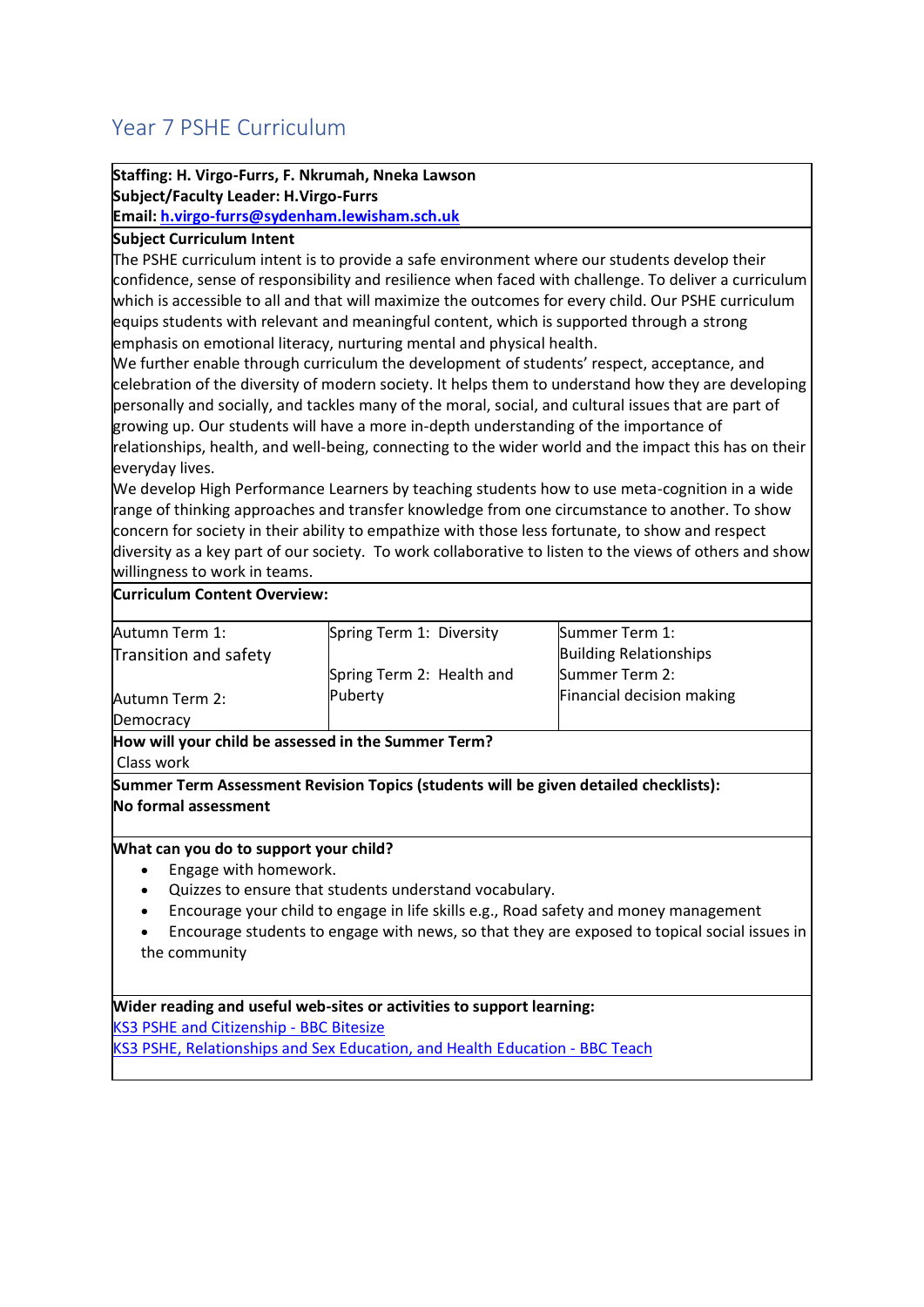## <span id="page-20-0"></span>Year 7 PE Curriculum

**Staffing:** Alice Fullilove, Schakara Notice, Cassain Chandler, Taylor Walker **Subject/Faculty Leader:** Alice Fullilove

**Email:** A.fullilove@sydenham.lewisham.sch.uk

#### **Subject Curriculum Intent:**

We aim to develop physical literacy through offering a broad curriculum. Students will embed learning from KS2 and aim to build a foundation leading on to KS4.

We aim to give students a strong practical knowledge base to enable them to be creative, confident and to perform to a high standard.

We also aim to foster a love for sport, with the intent that students will continue to lead a healthy active life.

| <b>Curriculum Content Overview:</b> |
|-------------------------------------|
|-------------------------------------|

| Autumn Term: Netball<br>Summer Term 1: Athletics<br>Spring Term 1: Gymnastics<br>Locomotion-Partner<br>Passing and pacing<br>Throwing-Javelin,<br>٠<br>٠<br>Football and pivoting<br>Discus, Shot Put<br>work<br>٠<br>Shooting<br>Transference of weight<br>Jumping-Long Jump and<br>٠<br>Balancing-individual and<br>Introduction to<br>High Jump<br>$\bullet$<br>positions<br>partner work<br>٠<br>Routine work<br>Game play<br>and relay<br>Summer Term 2: Rounders<br>Throwing and catching<br>Positioning<br>٠<br><b>Batting</b><br>Fielding |  |                                   |
|---------------------------------------------------------------------------------------------------------------------------------------------------------------------------------------------------------------------------------------------------------------------------------------------------------------------------------------------------------------------------------------------------------------------------------------------------------------------------------------------------------------------------------------------------|--|-----------------------------------|
|                                                                                                                                                                                                                                                                                                                                                                                                                                                                                                                                                   |  | Track-100m,200m,800m<br>Game play |

#### **How will your child be assessed in the Summer Term?**

Students are assessed informally every lesson and formally at the end of term. The practical assessment will be using the Head, Heart and Hands criteria.

Students are also assessed on their knowledge of skills, techniques and rules through a Microsoft Form at the end of each term.

**Summer Term Assessment Revision Topics (students will be given detailed checklists):**

Athletics and Rounders

Students will be given knowledge organisers to assist with revision

#### **What can you do to support your child?**

- Encourage your child to attend extra-curricular clubs
- Support your child to carry out research into the rules of all sports covered in Year 7
- Engage with homework
- Encourage your child to take part in a chosen sport outside of school
- Encourage your child to watch Sport on TV

**Wider reading and useful web-sites or activities to support learning:**

**BBC Teach- [KS3 Physical Education](https://www.bbc.co.uk/teach/ks3-physical-education/zrqp47h) [Youth Sport Trust](https://www.youthsporttrust.org/resources/coronavirus-support/secondary-ks3-pe-activities)**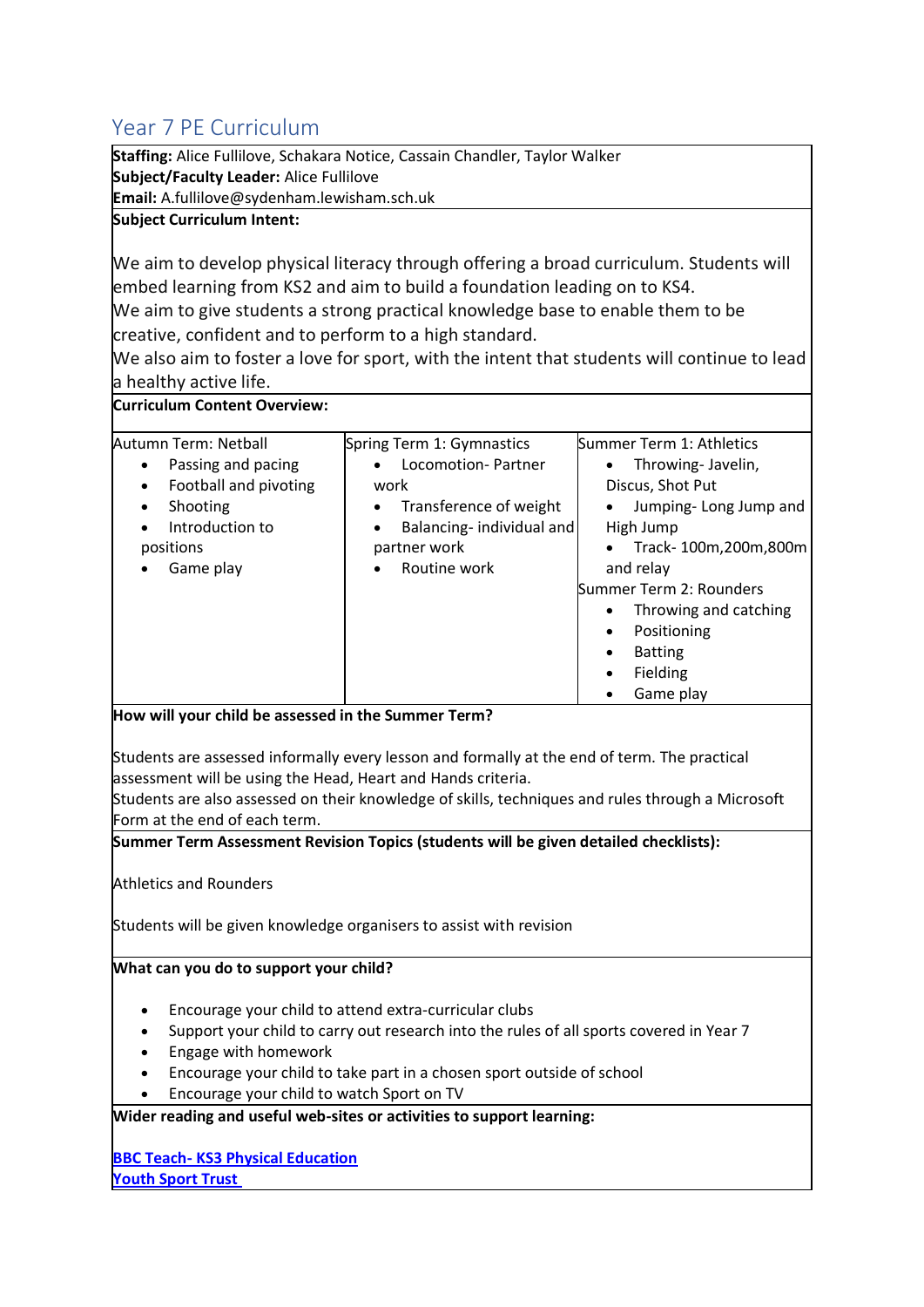## <span id="page-21-0"></span>Year 7 Art Curriculum

| Staffing: Stephanie Bailey, Martin Edwards, Louisa Griffiths, Kate Slipper                                                                                                                         |                                          |                                                                                                     |  |                                                                                                     |
|----------------------------------------------------------------------------------------------------------------------------------------------------------------------------------------------------|------------------------------------------|-----------------------------------------------------------------------------------------------------|--|-----------------------------------------------------------------------------------------------------|
| Subject/Faculty Leader: Caia Henderson                                                                                                                                                             |                                          |                                                                                                     |  |                                                                                                     |
| Email: c.henderson@sydenham.lewisham.sch.uk                                                                                                                                                        |                                          |                                                                                                     |  |                                                                                                     |
| <b>Subject Curriculum Intent:</b>                                                                                                                                                                  |                                          |                                                                                                     |  |                                                                                                     |
| The KS3 Visual Arts curriculum will build students critical thinking through exciting thematic                                                                                                     |                                          |                                                                                                     |  |                                                                                                     |
| projects. They will introduce students to the specifics of art materials and techniques to build an<br>understanding of value, form and depth to draw, paint and make what they see accurately and |                                          |                                                                                                     |  |                                                                                                     |
|                                                                                                                                                                                                    |                                          |                                                                                                     |  | skillfully. Through all of KS3 students will build the foundation skills that will support students |
| during the GCSE course.                                                                                                                                                                            |                                          |                                                                                                     |  |                                                                                                     |
| <b>Curriculum Content Overview:</b>                                                                                                                                                                |                                          |                                                                                                     |  |                                                                                                     |
|                                                                                                                                                                                                    |                                          | In Visual Arts KS3 Art teaching will build students' knowledge of art techniques including drawing, |  |                                                                                                     |
| designing and making. Art history and contextual studies underpin our enquiry question, in                                                                                                         |                                          |                                                                                                     |  |                                                                                                     |
| supporting students to reflect on and respond to the world around them in creative ways.                                                                                                           |                                          |                                                                                                     |  |                                                                                                     |
|                                                                                                                                                                                                    |                                          | Students explore themes such as 'Identity' to create a range of two and three dimensional works.    |  |                                                                                                     |
| Autumn Term 1:                                                                                                                                                                                     | Spring Term 1:                           | Summer Term 1:                                                                                      |  |                                                                                                     |
| Portrait Drawing planning:                                                                                                                                                                         | Chinese Dragon                           | Habitats planning work:                                                                             |  |                                                                                                     |
| The importance of line and tonal planning: Chinese tradition,                                                                                                                                      |                                          | Colour mixing and painting. Animal                                                                  |  |                                                                                                     |
| variation.                                                                                                                                                                                         | symbolism, politics and the art drawing. |                                                                                                     |  |                                                                                                     |
| What's in a portrait?:                                                                                                                                                                             | activism of of Ai WeiWei.                |                                                                                                     |  |                                                                                                     |
| Understanding context,                                                                                                                                                                             | Dragon drawing and                       |                                                                                                     |  |                                                                                                     |
| symbolism and meaning in                                                                                                                                                                           | designing.                               |                                                                                                     |  |                                                                                                     |
| paintings by Frida Kahlo.                                                                                                                                                                          |                                          |                                                                                                     |  |                                                                                                     |
| <b>Autumn Term 2:</b>                                                                                                                                                                              |                                          | <b>Spring Term 2:</b>                                                                               |  |                                                                                                     |
|                                                                                                                                                                                                    | Summer Term 2:                           | Habitats outcome:                                                                                   |  |                                                                                                     |
| Portrait outcome:                                                                                                                                                                                  | <b>Chinese Dragon Mask</b>               | Collage and perspective to                                                                          |  |                                                                                                     |
| Tonal portrait drawing drawing.                                                                                                                                                                    | outcome:                                 | understand depth.                                                                                   |  |                                                                                                     |
|                                                                                                                                                                                                    | Construction and decoration of           |                                                                                                     |  |                                                                                                     |
|                                                                                                                                                                                                    | dragon mask.                             |                                                                                                     |  |                                                                                                     |
| How will your child be assessed in the Summer Term?                                                                                                                                                |                                          |                                                                                                     |  |                                                                                                     |
| Students will design, draw and make a collage habitat.                                                                                                                                             |                                          |                                                                                                     |  |                                                                                                     |
| Summer Term Assessment Revision Topics (students will be given detailed checklists):                                                                                                               |                                          |                                                                                                     |  |                                                                                                     |
| Students should revise and learn all the colour terms and spelling.                                                                                                                                |                                          |                                                                                                     |  |                                                                                                     |

**What can you do to support your child in Art?**

Provide opportunities and give support for your child to complete homework quietly and use the revision tasks above.

Ensure your child has good drawing pencils, a rubber, 30cm ruler and sharpener.

**Wider reading and useful web-sites or activities to support learning:**

[Home \(how2drawanimals.com\)](https://how2drawanimals.com/) Follow step-by-step drawing activities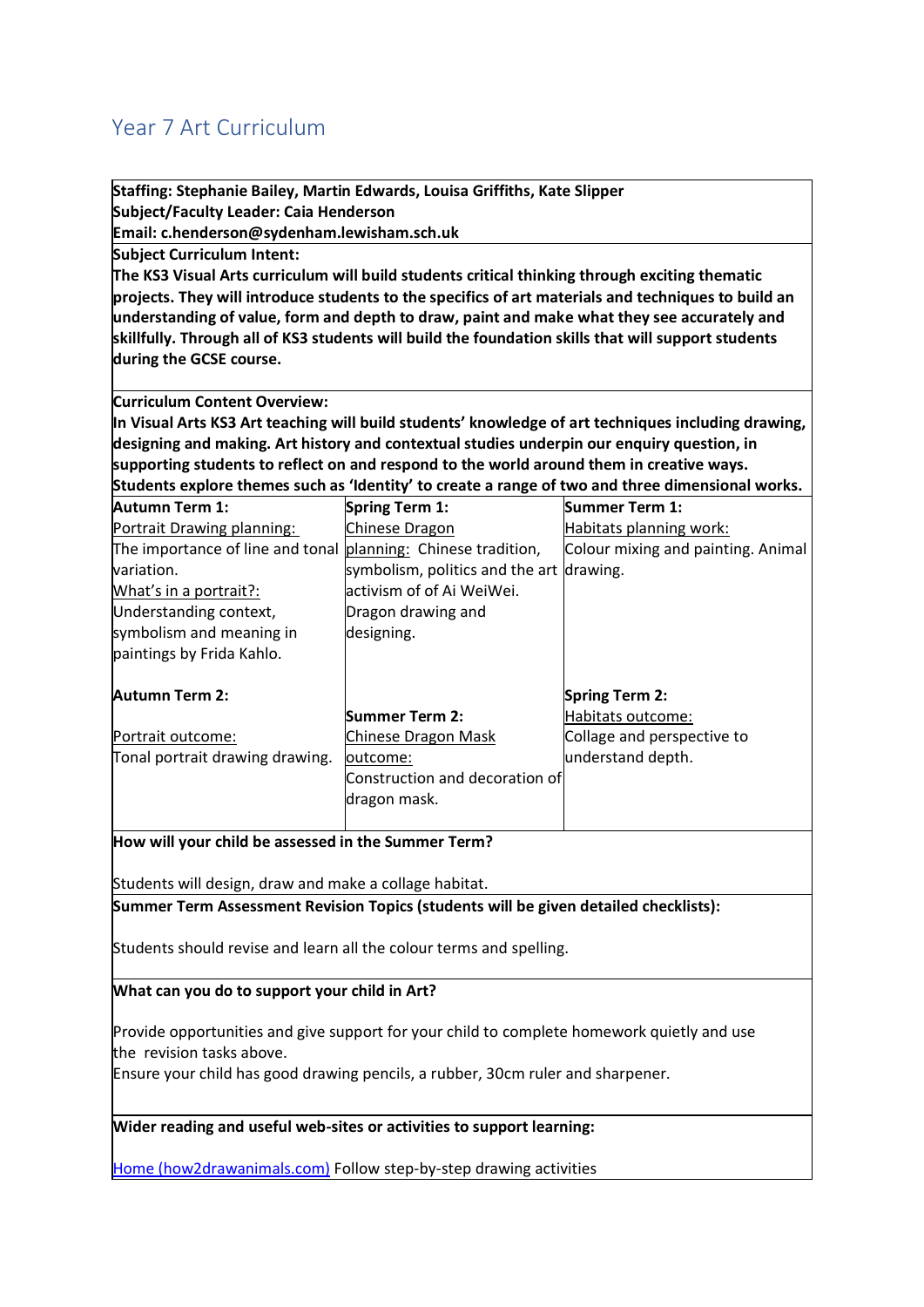[Tate Kids](https://www.tate.org.uk/kids) Try out a wide range of art activities

**[TateShots -](https://www.youtube.com/playlist?list=PL5uUen04IQNkFECI0L3r-7zGY9RBgIKw8) YouTube** Watch short videos about contemporary artists

[Art & Design lessons for Key Stage 3 students -](https://classroom.thenational.academy/subjects-by-key-stage/key-stage-3/subjects/art) Oak National Academy (thenational.academy) Follow online lessons

BBC iPlayer - [Britains Best Young Artist -](https://www.bbc.co.uk/iplayer/episode/m001497d/britains-best-young-artist-series-1-1-animal-art) Series 1: 1. Animal Art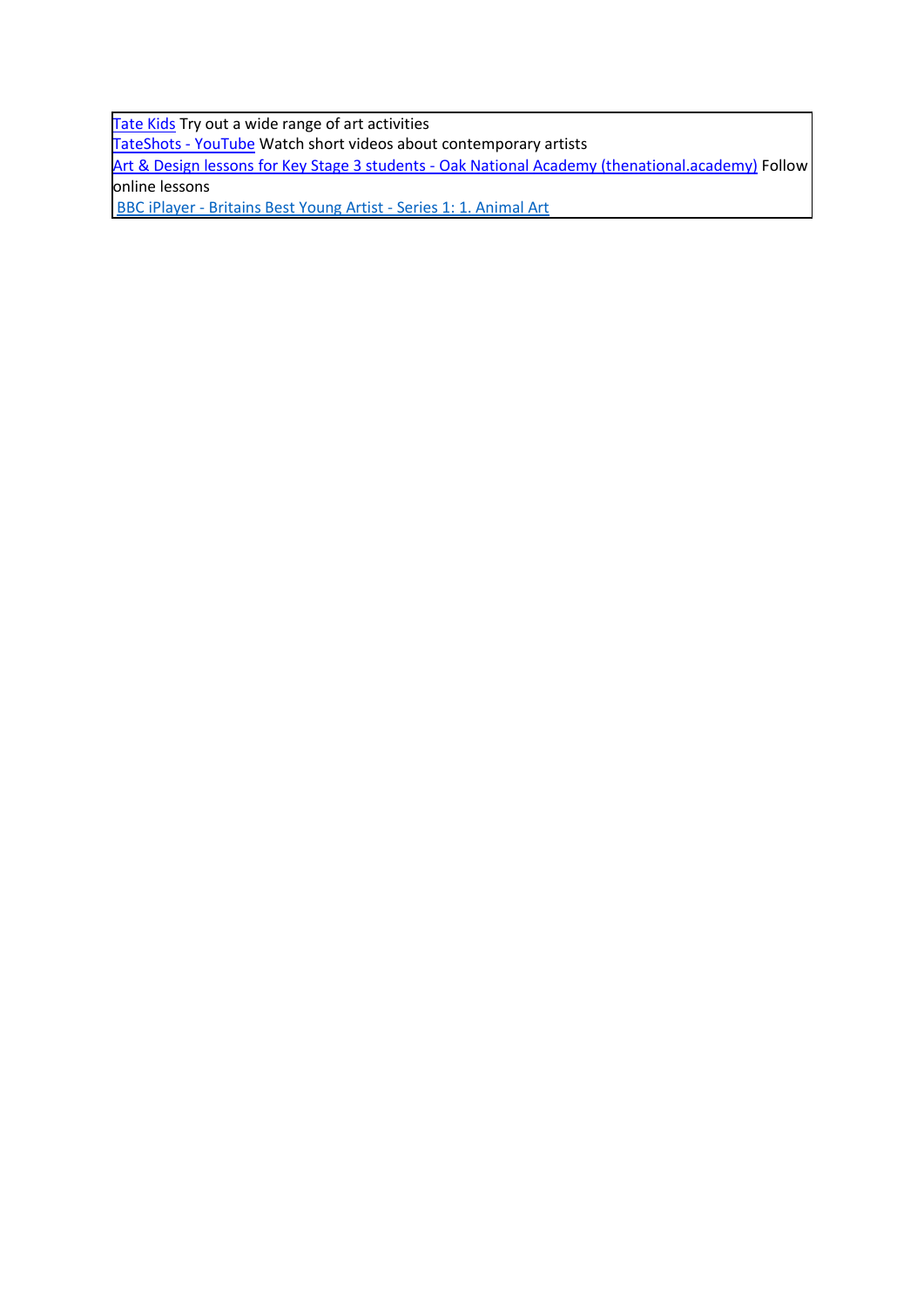## <span id="page-23-0"></span>Year 7 Drama Curriculum

**Staffing: Maylene Catchpole and Sian Morrison Subject/Faculty Leader: Maylene Catchpole Email: m.catchpole@sydenham.lewisham.sch.uk Subject Curriculum Intent:**

At Sydenham School the drama curriculum aims to engage and nurture a passion for drama and the arts focusing on exploration, creation and analysis. We at Sydenham look at a range of key dramatic conventions and genres helping students explore a variety of extracts looking at how meaning is created. Work is both practical and analytical giving students the opportunity to perform as well as become theatre critics using key drama vocabulary. Over the course of Year 7 students build their confidence and drama knowledge through a series of collaborative tasks with performance opportunities throughout the learning.

| Autumn Term 1:                                                                                                                                                                                                                                                                                                                                                            | Spring Term 1:                                                                                                                                                                                 | Summer Term 1:                                                                                                                                   |
|---------------------------------------------------------------------------------------------------------------------------------------------------------------------------------------------------------------------------------------------------------------------------------------------------------------------------------------------------------------------------|------------------------------------------------------------------------------------------------------------------------------------------------------------------------------------------------|--------------------------------------------------------------------------------------------------------------------------------------------------|
| <b>Semiotics</b><br>How meaning in theatre<br>is created and interpreted.<br><b>Staging terms</b><br>Key dramatic<br>$\bullet$<br>conventions                                                                                                                                                                                                                             | <b>Dramatic structures and</b><br>storytelling<br>Linear and non-linear<br>Narrative and plot<br>$\bullet$<br>Perspectives and bias<br>$\bullet$<br>Protagonist<br>$\bullet$<br>Spring Term 2: | Improvisation<br>Spontaneous<br>Rehearsed<br>$\bullet$<br>Character development<br>Summer Term 2:<br><b>Script writing</b><br>Character dialogue |
| Autumn Term 2:<br><b>Melodrama</b><br><b>Stock characters</b><br>Story structure<br>$\bullet$<br>Exaggeration and<br>gesture<br>Line learning                                                                                                                                                                                                                             | <b>Creating Character</b><br>Improvisation<br>$\bullet$<br>Hot-seating<br>$\bullet$<br>Forum Theatre<br>$\bullet$                                                                              | Structure and narrative<br>$\bullet$<br>Climax and anti-climax                                                                                   |
| How will your child be assessed in the Summer Term?<br>Students are assessed informally by their teacher throughout the term looking and key skills of<br>collaboration, vocal and physical skills in performance as well as drama knowledge through use of<br>key terminology.<br>Earmal accocomonte will take place focused on character development and cerint writing |                                                                                                                                                                                                |                                                                                                                                                  |

ormal assessments will take place focused on character development and script writing.

**Summer Term Assessment Revision Topics (students will be given detailed checklists):** Staging layouts and associated key terms

Analysis and evaluative key drama terminology

#### **What can you do to support your child in Drama?**

- Support your child by asking them about their drama learning
- Encourage your child to practice learning lines at home where appropriate
- Engage with homework tasks via classcharts
- Encourage your child to join extra Curricula or Enrichment Activities open to year 7 students
- Facilitate your child to visit the theatre or watch filmed theatre performances online (The school have a subscription to Digital Theatre plus -see link below)
- Encourage your child to read a wide range of books including play texts (this helps with their imagination and creativity as well as their understanding of genre)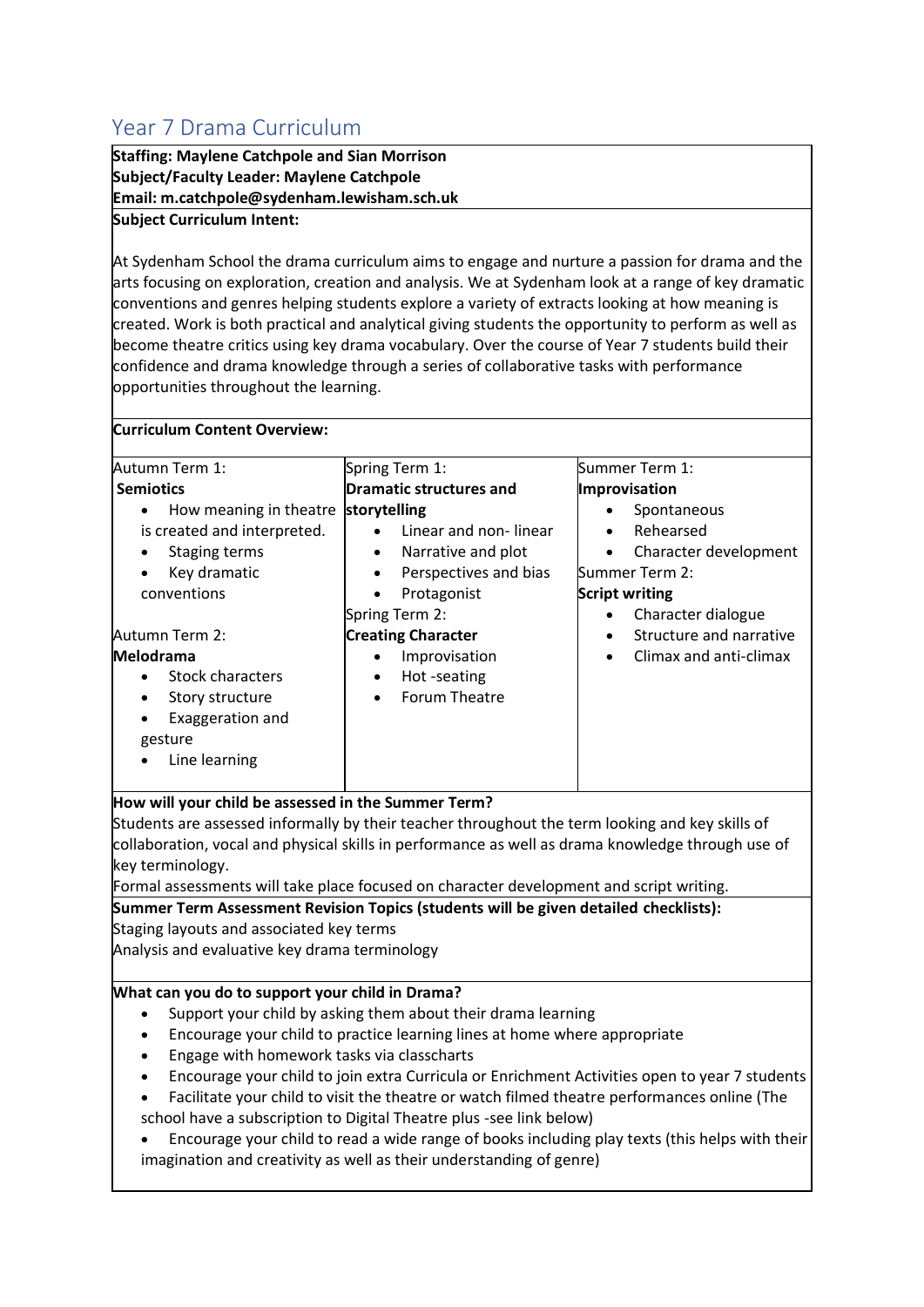**Wider reading and useful web-sites or activities to support learning: Digital Theatre [www.edu.digitaltheatreplus.org](http://www.edu.digitaltheatreplus.org/) BBC bitesize drama** [GCSE Drama -](https://www.bbc.co.uk/bitesize/examspecs/zkvm2sg) Edexcel - BBC Bitesize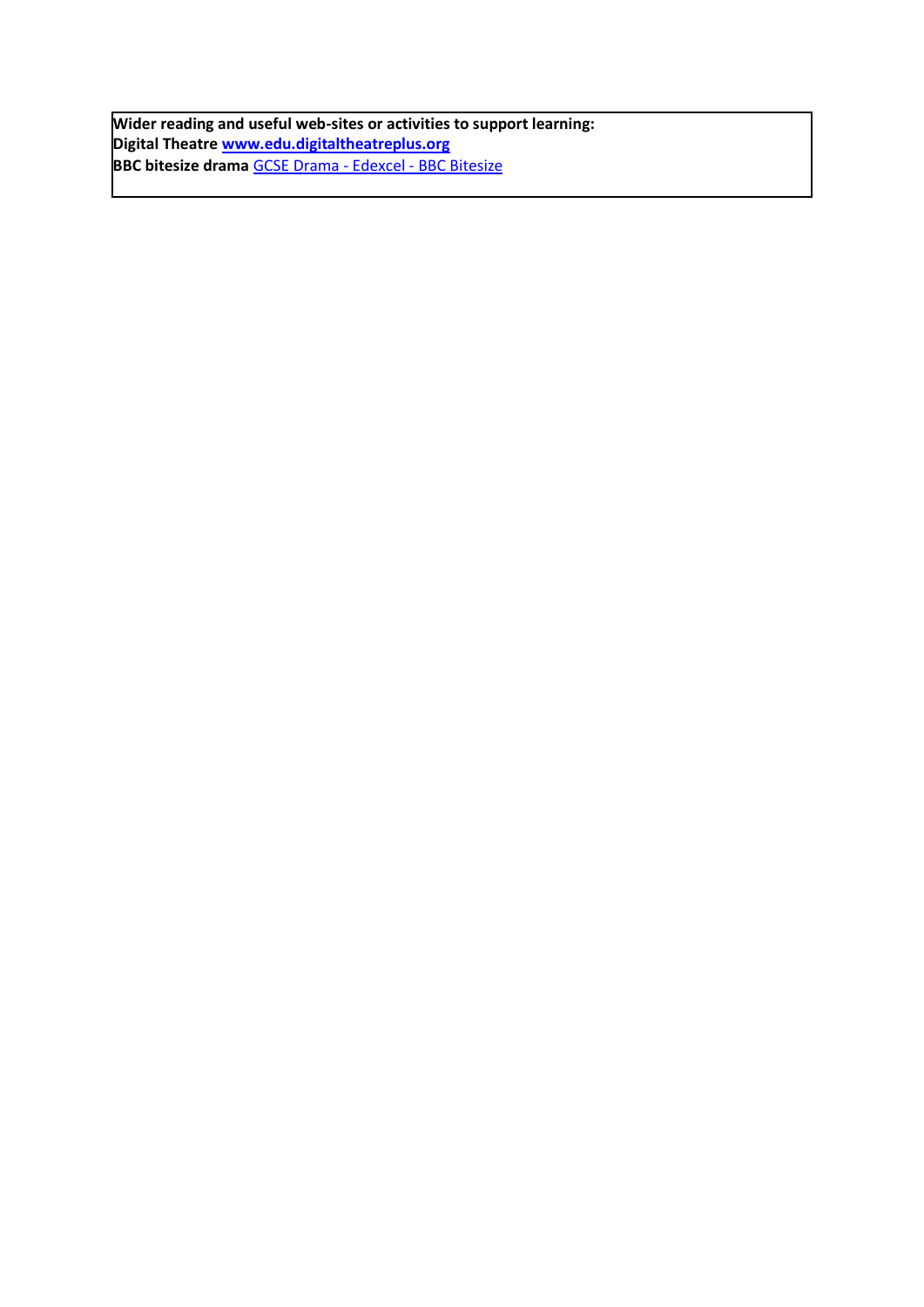## <span id="page-25-0"></span>Year 7 Dance Curriculum

| Tedi 7 Dance Curriculum                                                                           |                                                                               |                                                                                                      |  |
|---------------------------------------------------------------------------------------------------|-------------------------------------------------------------------------------|------------------------------------------------------------------------------------------------------|--|
| <b>Staffing: A.Hemstead T.Walker</b>                                                              |                                                                               |                                                                                                      |  |
| Subject/Faculty Leader: A.Hemstead                                                                |                                                                               |                                                                                                      |  |
| Email: A.Hemstead@sydenham.lewisham.sch.uk                                                        |                                                                               |                                                                                                      |  |
| <b>Subject Curriculum Intent</b>                                                                  |                                                                               |                                                                                                      |  |
|                                                                                                   |                                                                               |                                                                                                      |  |
| The Dance curriculum covers a diverse range of Dance styles and we aim to develop creative,       |                                                                               |                                                                                                      |  |
| performance and evaluation skills.                                                                |                                                                               |                                                                                                      |  |
| We develop group work skills. Students observe each other working and are encouraged to give      |                                                                               |                                                                                                      |  |
| feedback using Dance vocabulary.                                                                  |                                                                               |                                                                                                      |  |
|                                                                                                   |                                                                               |                                                                                                      |  |
| We aim to give students a strong practical knowledge base to enable students to achieve           |                                                                               |                                                                                                      |  |
| academically. Above all we aim to foster a love of Dance, which could lead to the continuation of |                                                                               |                                                                                                      |  |
| Dance study at KS4,5 and beyond.                                                                  |                                                                               |                                                                                                      |  |
| <b>Curriculum Content Overview:</b>                                                               |                                                                               |                                                                                                      |  |
|                                                                                                   |                                                                               |                                                                                                      |  |
| Autumn Term 1:                                                                                    | Spring Term 1:                                                                | Summer Term 1:                                                                                       |  |
| <b>Actions</b>                                                                                    | Country and Western                                                           | <b>Hip Hop</b>                                                                                       |  |
| Autumn Term 2:                                                                                    | Spring Term 2:                                                                | Summer Term 2:                                                                                       |  |
| <b>Ballet</b>                                                                                     | Contemporary / Fusion                                                         | Thematic Dance                                                                                       |  |
| How will your child be assessed in the Summer Term?                                               |                                                                               |                                                                                                      |  |
|                                                                                                   |                                                                               | Students are assessed in every lesson informally and formally every half term. Students are assessed |  |
| on their choreographic, performance and evaluation skills.                                        |                                                                               |                                                                                                      |  |
|                                                                                                   |                                                                               |                                                                                                      |  |
| Summer Term Assessment Revision Topics (students will be given detailed checklists):              |                                                                               |                                                                                                      |  |
| Students will engage in Deliberate Practice based on class work.                                  |                                                                               |                                                                                                      |  |
|                                                                                                   |                                                                               |                                                                                                      |  |
| What can you do to support your child in Dance?                                                   |                                                                               |                                                                                                      |  |
| $\bullet$                                                                                         | Support your child to carry out research into the dances studied              |                                                                                                      |  |
|                                                                                                   | Encourage your child to practice class work dances at home                    |                                                                                                      |  |
| Engage with homework                                                                              |                                                                               |                                                                                                      |  |
|                                                                                                   | Encourage your child to join Curriculum Enrichment Activities                 |                                                                                                      |  |
|                                                                                                   | Facilitate your child to visit the theatre or watch filmed dance performances |                                                                                                      |  |

#### **Wider reading and useful websites or activities to support learning:**

Students should carry out independent research into the Dance styles studied and deliberate practice of classwork prior to the following lesson to help develop movement memory, accuracy and performance skills.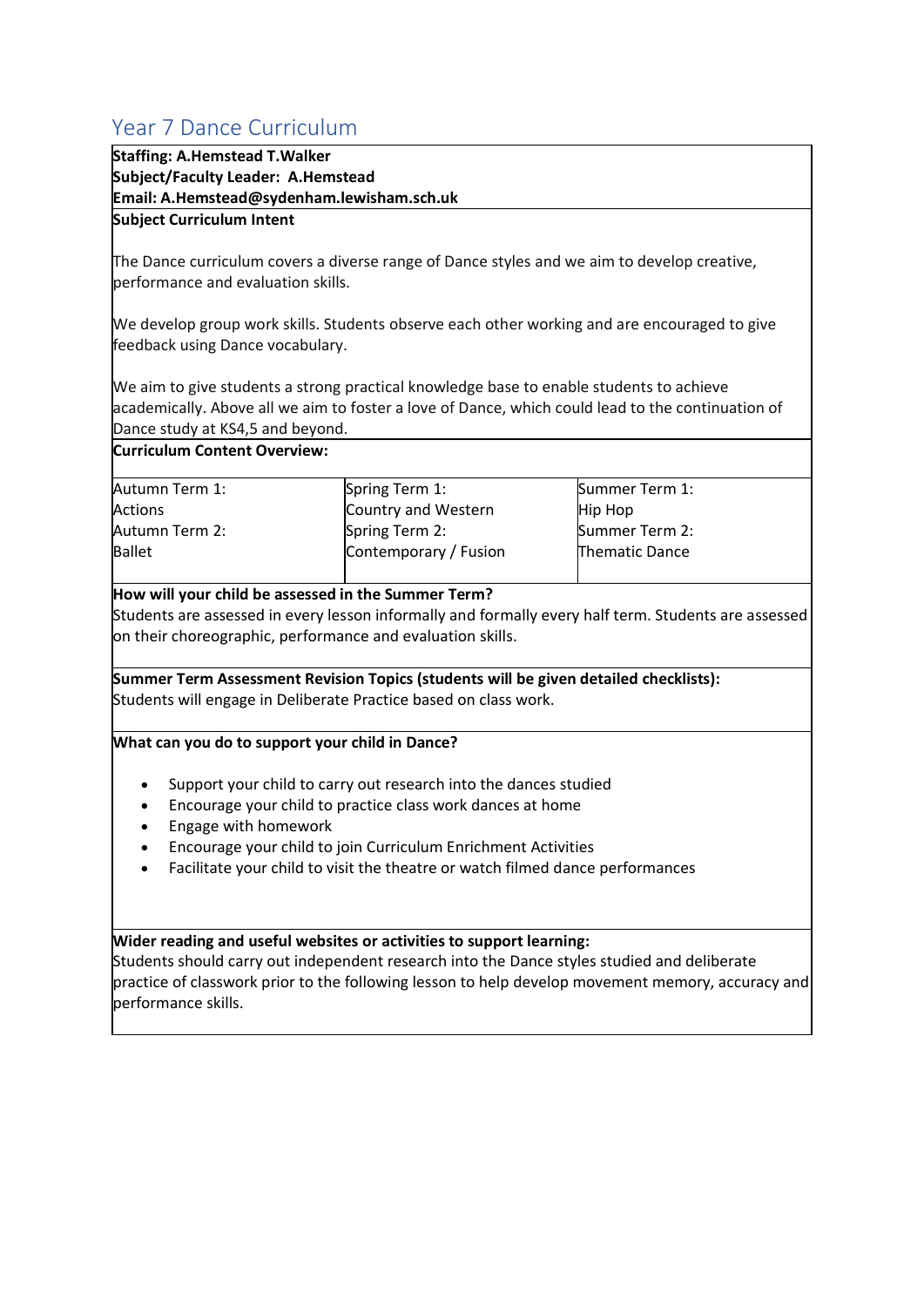## <span id="page-26-0"></span>Year 7 Music Curriculum

**Staffing:** J. Mathers, A.Akkari **Subject/Faculty Leader:** a.akkari@sydenham.lewisham.sch.uk **Email:** j.mathers@sydenham.lewisham.sch.uk

#### **Subject Curriculum Intent**

**Curriculum Content Overview:**

The KS3 music curriculum will build students understanding of a wide range of musical styles through an exploration of music from different genres and cultures. The curriculum will introduce students to the skills of listening, performing and composing, building knowledge and understanding of how music communicates. Students will learn how to create and perform music both as individuals and collaboratively, enabling them to learn how to express themselves effectively through the art form.

Students will develop their vocal and/or instrumental fluency, accuracy and expressiveness; and understand musical structures, styles, genres and traditions, identifying the expressive use of musical dimensions. They will learn to listen with increasing discrimination and awareness to inform their practice as musicians. They will be encouraged to use technologies appropriately and appreciate and understand a wide range of musical contexts and styles.

Through all of KS3 students will build the foundation skills that will support students during the GCSE course.

| <b>Autumn Term 1:</b>           | <b>Spring Term 1:</b>          | <b>Summer Term 1:</b>             |
|---------------------------------|--------------------------------|-----------------------------------|
| <b>Bridging Unit</b>            | <b>Cartoon Music</b>           | <b>Film Music</b>                 |
| Introduction to key concepts of | Music Technology project       | A composition based project       |
| listening, composing and        | developing skills in composing | creating a new trailer soundtrack |
| performing.                     | <b>Spring Term 2:</b>          | for James Bond.                   |
| <b>Autumn Term 2:</b>           | Indian Music                   | <b>Summer Term 2:</b>             |
| <b>Rhythm and Pulse</b>         | Musical elements within Indian | Performance                       |
| Developing skills in reading    | music including drone, raga,   | Students will work in ensembles   |
| rhythmic notation               | improvisation, tala and melody | and as soloists to prepare for an |
|                                 |                                | end of year class concert.        |

**How will your child be assessed in the Summer Term?**

Students will apply their knowledge and understanding of music to compose using Garageband, with a focus on film composition. Students will also be assessed in performance as individuals or in an ensemble.

**Summer Term Assessment Revision Topics (students will be given detailed checklists):** Key concepts of listening, composing and performing.

#### **What can you do to support your child in Music?**

Provide opportunities for your child to listen to music and talk to them about the musical instruments and elements they hear. Ask them to talk to you about how it makes them feel and what it is in the music that does that.

Encourage your child to look into more examples of the music we are studying at this time and to explore how the same or different musical elements are present in each piece.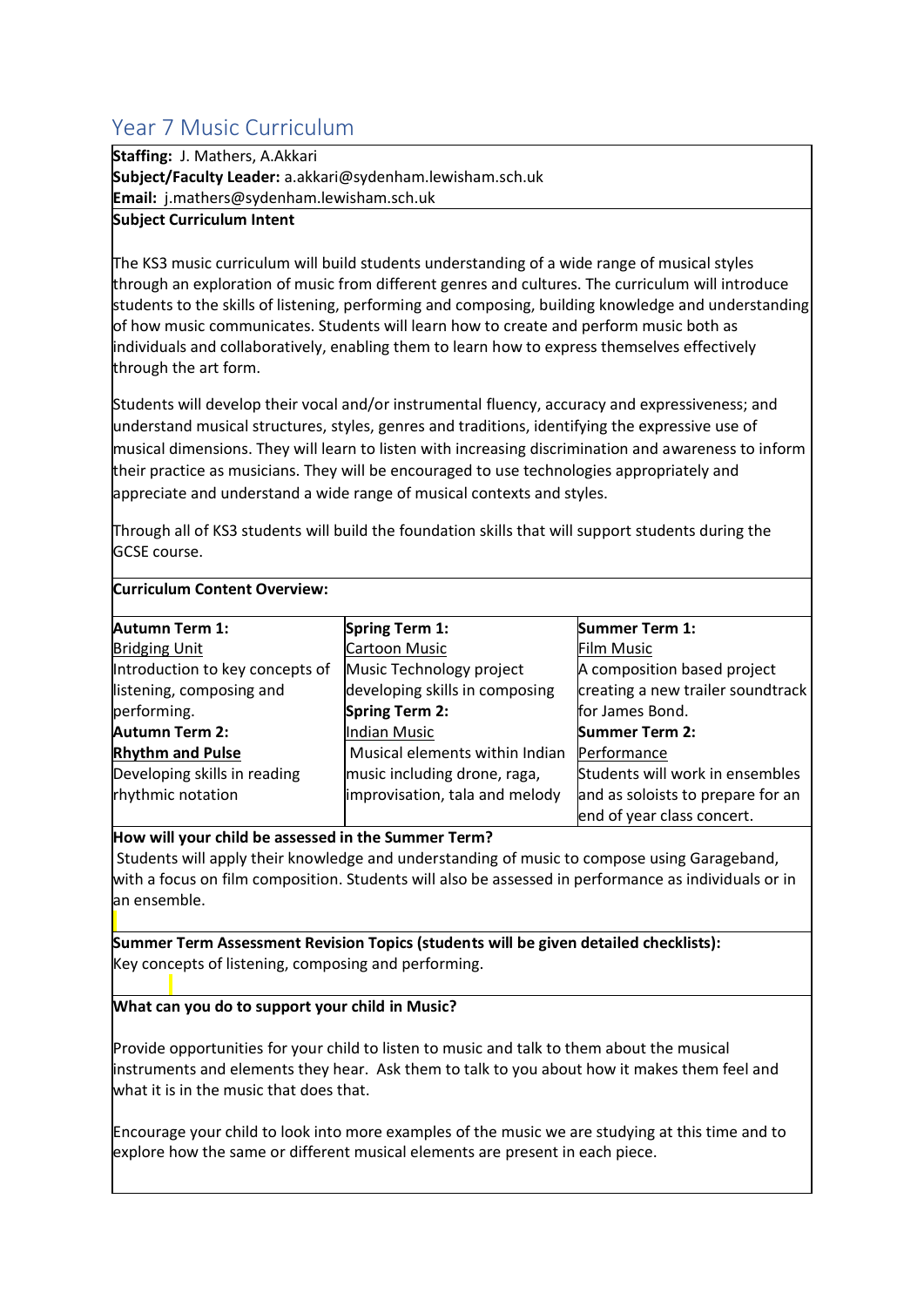**Wider reading and useful web-sites or activities to support learning:** KS3 Music - [BBC Bitesize](https://www.bbc.co.uk/bitesize/subjects/zmsvr82)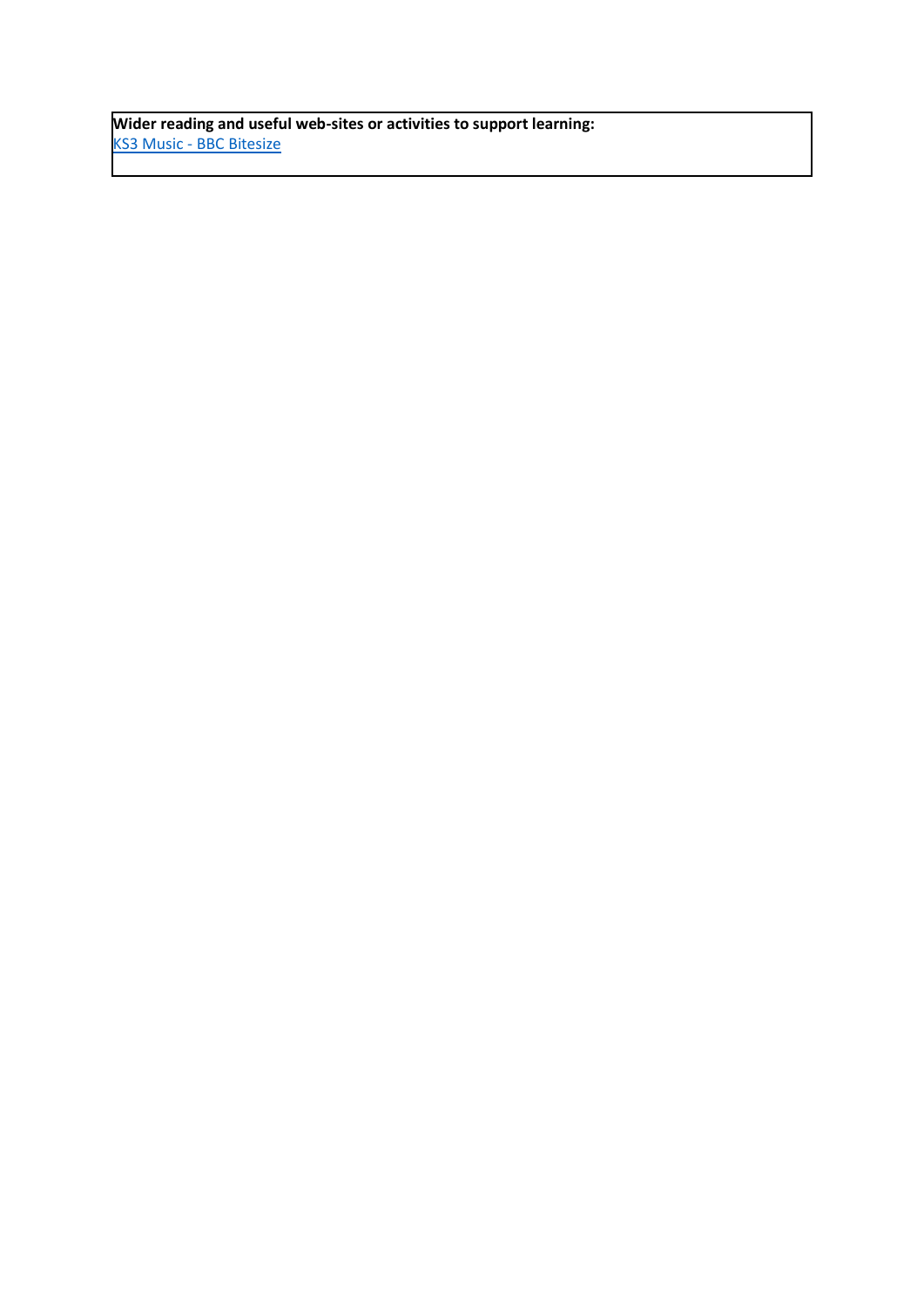## <span id="page-28-0"></span>Year 7 Computer Science Curriculum

### **Staffing: R. Shah, M. Warner**

**Subject Leader: M. Warner**

**Email[: m.warner@sydenham.lewisham.sch.uk](mailto:m.warner@sydenham.lewisham.sch.uk)**

**Subject Curriculum Intent:** To develop students as effective digital citizens, computer programmers, computational thinkers, and problem solvers.

#### **Curriculum Content Overview:**

| Autumn Term:                                           | Spring Term:     | Summer Term:           |
|--------------------------------------------------------|------------------|------------------------|
| Using computers safely,<br>effectively and responsibly | Coding with Kodu | <b>Control Systems</b> |

### **How will your child be assessed in the Summer Term?**

An online multiple-choice test in lesson

**Summer Term Assessment Revision Topics (students will be given detailed checklists):** Using computers: File Management, Social Networking, Keeping Data Safe, Using Email, Key Terms Coding with Kodu: interpreting Kodu code, Identifying Kodu Tools, Key Terms

#### **What can you do to support your child in Computer Science?**

- Monitor engagement and completion of classwork in OneNote (online exercise book)
- Ensure completion of all set homework
- Encourage independent completion of work missed due to absence

**Wider reading and useful websites or activities to support learning:** BBC Bitesize – [KS3 Computer Science](https://www.bbc.co.uk/bitesize/subjects/zvc9q6f)